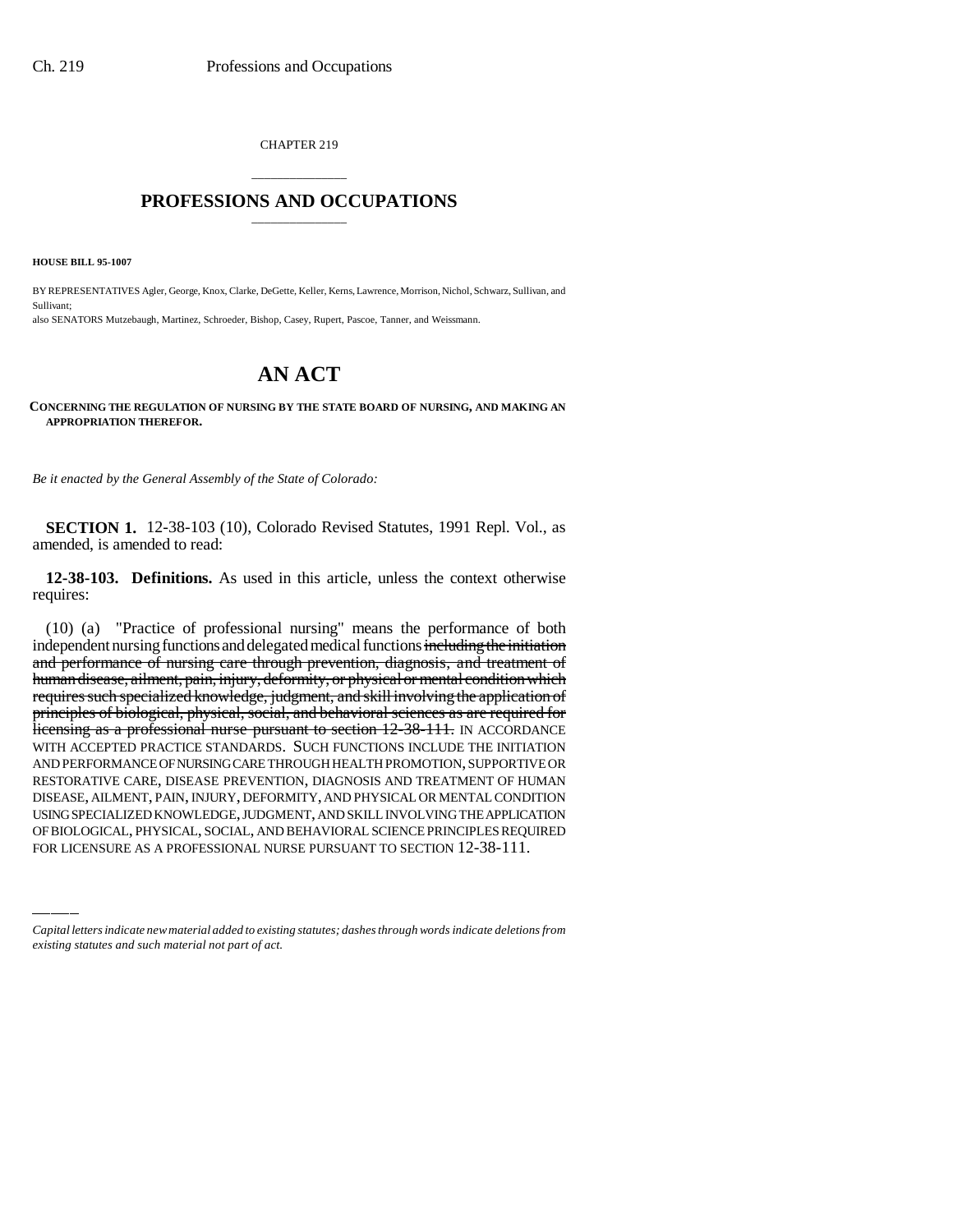(b) The "practice of professional nursing" shall include the performance of such services as:

 $(a)$  (I) Evaluating health status through the collection and assessment of health data;

 $(b)$  (II) Health teaching and health counseling;

 $\langle e \rangle$  (III) Providing therapy and treatment that is supportive and restorative to life and well-being either directly to the patient or indirectly through consultation with, delegation to, supervision of, or teaching of others;

 $\left(\frac{d}{d}\right)$  (IV) Executing delegated medical functions;

 $(e)$  (V) Referring to medical or community agencies those patients who need further evaluation or treatment;

(f) (VI) Reviewing and monitoring therapy and treatment plans.

**SECTION 2.** 12-38-104 (1) and (4), Colorado Revised Statutes, 1991 Repl. Vol., are amended to read:

**12-38-104. State board of nursing created.** (1) (a) There is hereby created the state board of nursing in the division of registrations in the department of regulatory agencies, which board shall consist of eleven members, to be appointed by the governor with senate confirmation, AS FOLLOWS:

(I) Three TWO members OF THE BOARD shall be licensed practical nurses engaged in the practice of practical nursing, one of whom shall be employed by a licensed hospital in a rural area;

(II) Six SEVEN members OF THE BOARD shall be licensed professional nurses as follows:

(A) One member shall be engaged in professional nursing education; at the baccalaureate level;

(B) One member shall be engaged in **professional** PRACTICAL nursing education at the; associate degree or diploma level; one member shall be engaged in practical nursing education IN A PROGRAM THAT PREPARES AN INDIVIDUAL FOR LICENSURE;

(C) One member shall be engaged in home health care;

(D) ONE MEMBER SHALL BE REGISTERED AS AN ADVANCED PRACTICE NURSE PURSUANT TO SECTION 12-38-111.5;

(E) One member shall be engaged in nursing service administration; and

(F) Two members shall be engaged as staff nurses, including one staff nurse who is employed in a hospital  $\sigma r$  a long-term patient care delivery system AND ONE EMPLOYED IN A NURSING CARE FACILITY.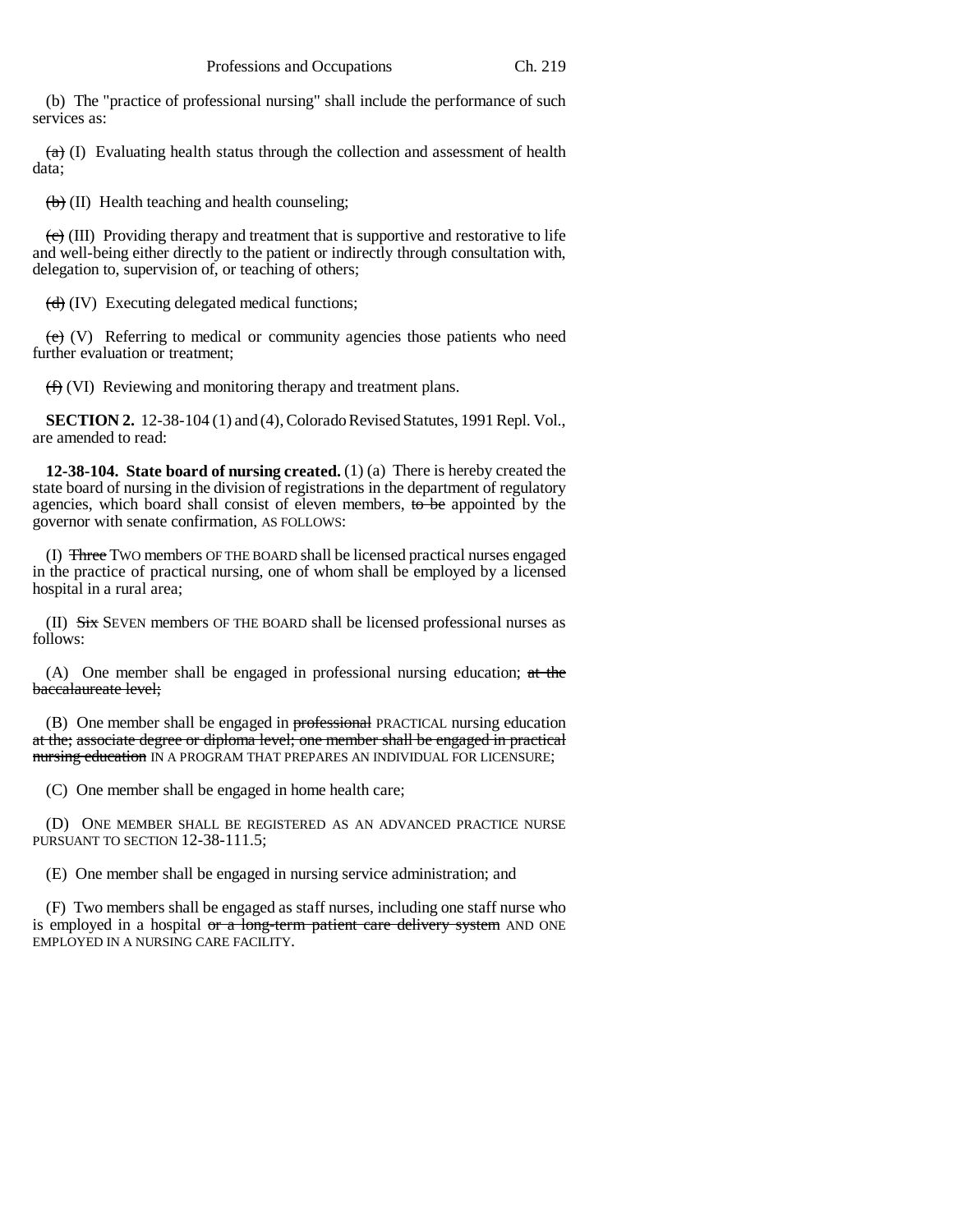(III) Two members OF THE BOARD shall be persons who are not licensed, employed, or in any way connected with, or with any financial interest in, any health care facility, agency, or insurer.

(IV) ANY STATUTORY CHANGE IN BOARD COMPOSITION SHALL BE IMPLEMENTED WHEN THE TERMS OF CURRENT MEMBERS EXPIRE AND NO MEMBER SHALL BE ASKED TO RESIGN BEFORE THE END OF A TERM DUE TO SUCH STATUTORY CHANGES.

(b) The nurse members OF THE BOARD shall be actively employed in their respective nursing professions, and the professional nurse members shall have been employed for at least three years in their respective categories. All members shall be residents of this state and the nurse members shall be licensed in this state.

(c) (I) Each member OF THE BOARD shall be appointed for a term of three years, except as otherwise provided in subsection (2) of this section.

(II) Any interim appointment necessary to fill a vacancy which has occurred by any reason other than the expiration of a term shall be for the remainder of the term of the individual member whose office has become vacant.

(III) A member may be reappointed for a subsequent term at the pleasure of the governor, with the consent of the senate, but no member shall serve for more than two consecutive terms.

(4) (a) The provisions of section 24-34-104, C.R.S., concerning the termination schedule for regulatory bodies of the state unless extended as provided in that section, are applicable to the state board of nursing created by this section.

(b) This article is repealed, effective July 1, 1995.

**SECTION 3.** 12-38-111.5 (3), Colorado Revised Statutes, 1991 Repl. Vol., as amended, is amended, and the said 12-38-111.5 is further amended BY THE ADDITION OF A NEW SUBSECTION to read:

**12-38-111.5. Requirements for advanced practice nurse registration legislative declaration - definition - advanced practice registry.** (3) The board shall establish the advanced practice registry and shall require that a nurse applying for registration identify such nurse's area of specialty. The board shall establish reasonable criteria for designation of specific specialties based on currently accepted professional standards. A nurse who is included in the advanced practice registry has the right to use the title "advanced practice nurse" or, if authorized by the board, to use the title "certified nurse midwife", "clinical nurse specialist", "certified REGISTERED nurse anesthetist", or "nurse practitioner". These titles may be abbreviated as "A.P.N.", "C.N.M.", "C.N.S.", "C.R.N.A.", or "N.P.", respectively. It is unlawful for any person to use any of the titles or abbreviations listed in this subsection (3) unless included in the registry and authorized by the board to do so.

(5) A NURSE WHO MEETS THE DEFINITION OF ADVANCED PRACTICE NURSE, AS DEFINED IN SUBSECTION (2) OF THIS SECTION, AND THE REQUIREMENTS OF SECTION 12-38-111.6, MAY BE GRANTED PRESCRIPTIVE AUTHORITY AS A FUNCTION IN ADDITION TO THOSE DEFINED IN SECTION 12-38-103 (10).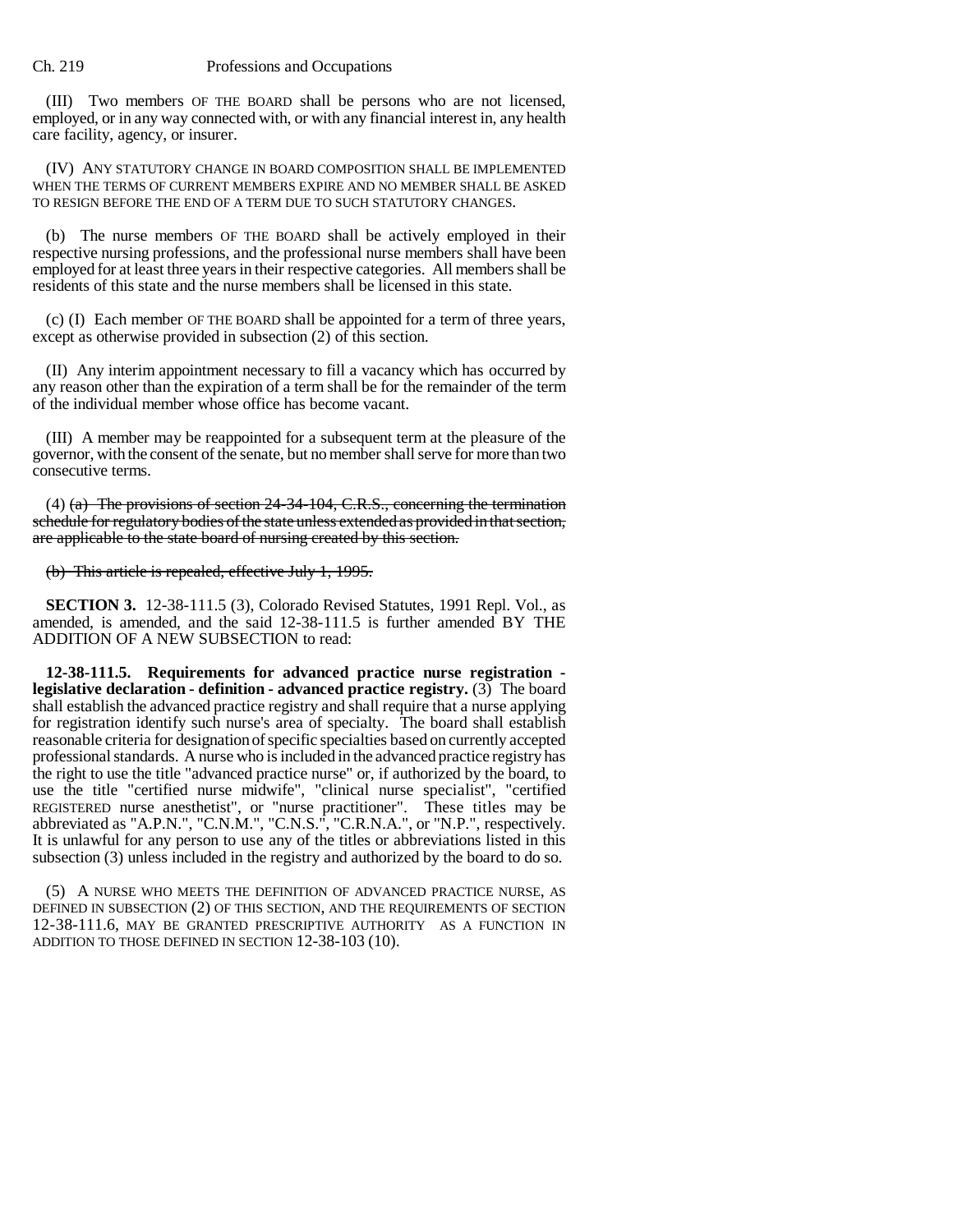**SECTION 4.** Article 38 of title 12, Colorado Revised Statutes, 1991 Repl. Vol., as amended, is amended BY THE ADDITION OF A NEW SECTION to read:

**12-38-111.6. Prescriptive authority - advance practice nurses - repeal.** (1) AN ADVANCED PRACTICE NURSE WHO IS LISTED ON THE ADVANCED PRACTICE REGISTRY, HAS A LICENSE IN GOOD STANDING WITHOUT DISCIPLINARY SANCTIONS ISSUED PURSUANT TO SECTION 12-38-111, AND HAS FULFILLED REQUIREMENTS ESTABLISHED BY THE BOARD PURSUANT TO THIS SECTION MAY BE AUTHORIZED BY THE BOARD TO PRESCRIBE CONTROLLED SUBSTANCES OR PRESCRIPTION DRUGS AS DEFINED IN ARTICLE 22 OF THIS TITLE.

(2) (a) THE BOARD SHALL ADOPT RULES TO IMPLEMENT THIS SECTION.

(b) RULES ADOPTED PURSUANT TO THIS SECTION SHALL REFLECT CURRENT, ACCEPTED PROFESSIONAL STANDARDS FOR THE SAFE AND EFFECTIVE USE OF CONTROLLED SUBSTANCES AND PRESCRIPTION DRUGS.

(3) (a) AN ADVANCED PRACTICE NURSE MAY BE GRANTED AUTHORITY TO PRESCRIBE PRESCRIPTION DRUGS TO PROVIDE TREATMENT FOR PERSONS REQUIRING ROUTINE HEALTH MAINTENANCE OR ROUTINE PREVENTIVE CARE.

(b) AN ADVANCED PRACTICE NURSE MAY BE GRANTED AUTHORITY TO PRESCRIBE PRESCRIPTION DRUGS AND CONTROLLED SUBSTANCES TO PROVIDE TREATMENT FOR PERSONS REQUIRING:

(I) CARE FOR AN ACUTE SELF-LIMITING CONDITION;

(II) CARE FOR A CHRONIC CONDITION THAT HAS STABILIZED; OR

(III) TERMINAL COMFORT CARE.

(c) FOR PURPOSES OF THIS SUBSECTION (3), "SELF-LIMITING CONDITION" MEANS A CONDITION THAT HAS A DEFINED DIAGNOSIS AND A PREDICTABLE OUTCOME AND IS NOT THREATENING TO LIFE OR LIMB.

(4) AN ADVANCED PRACTICE NURSE APPLYING FOR PRESCRIPTIVE AUTHORITY SHALL PROVIDE EVIDENCE TO THE BOARD OF THE FOLLOWING:

(a) A GRADUATE DEGREE IN A NURSING SPECIALTY;

(b) SATISFACTORY COMPLETION OF SPECIFIC EDUCATIONAL REQUIREMENTS IN THE USE OF CONTROLLED SUBSTANCES AND PRESCRIPTION DRUGS, AS ESTABLISHED BY THE BOARD, EITHER AS PART OF A DEGREE PROGRAM OR IN ADDITION TO A DEGREE PROGRAM;

(c) POST-GRADUATE EXPERIENCE AS AN ADVANCED PRACTICE NURSE IN A RELEVANT CLINICAL SETTING, AS DEFINED BY THE BOARD, CONSISTING OF NOT LESS THAN ONE THOUSAND EIGHT HUNDRED HOURS TO BE COMPLETED WITHIN THE IMMEDIATELY PRECEDING FIVE-YEAR PERIOD. THE BOARD SHALL DEFINE THE REQUIREMENTS FOR SUCH EXPERIENCE TO INCLUDE: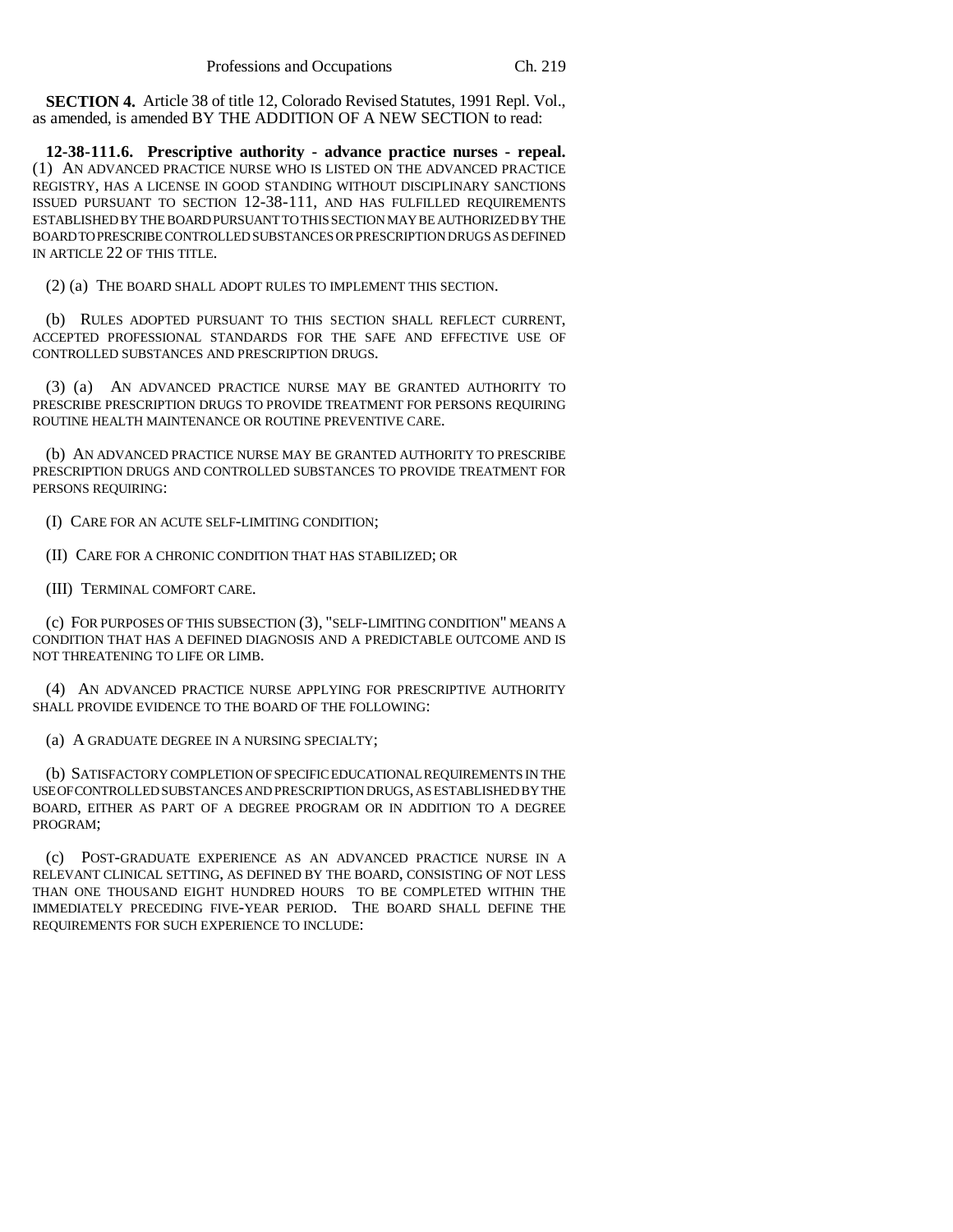(I) SATISFACTORY COMPLETION OF A STRUCTURED PLAN;

(II) ADEQUATE INTERACTION BETWEEN THE ADVANCED PRACTICE NURSE, THE PHYSICIAN, AND ANY OTHER HEALTH PROFESSIONAL;

(III) EXPERIENCE WITH THE SPECIFIC DRUGS RELEVANT TO THE SCOPE OF PRACTICE OF THE ADVANCED PRACTICE NURSE; AND

(IV) ANY OTHER REQUIREMENT THE BOARD DEEMS RELEVANT AND NECESSARY.

(d) (I) EXECUTION OF A WRITTEN COLLABORATIVE AGREEMENT WITH A PHYSICIAN LICENSED IN COLORADO WHOSE MEDICAL EDUCATION, TRAINING, EXPERIENCE, AND ACTIVE PRACTICE CORRESPOND WITH THAT OF THE ADVANCED PRACTICE NURSE.

(II) THE WRITTEN COLLABORATIVE AGREEMENT SHALL INCLUDE THE DUTIES AND RESPONSIBILITIES OF EACH PARTY, PROVISIONS REGARDING CONSULTATION AND REFERRAL, A MECHANISM DESIGNED BY THE ADVANCED PRACTICE NURSE TO ASSURE APPROPRIATE PRESCRIPTIVE PRACTICE, AND OTHER PROVISIONS AS ESTABLISHED BY THE BOARD.

(III) THE NURSE SHALL PROVIDE TO THE BOARD THE NAME AND APPROPRIATE IDENTIFIER OF THE PHYSICIAN AND SHALL KEEP SUCH INFORMATION CURRENT WITH THE BOARD. THIS INFORMATION SHALL ALSO BE AVAILABLE TO THE BOARD OF MEDICAL EXAMINERS, THE BOARD OF PHARMACY, AND, EXCEPT FOR IDENTIFICATION NUMBERS GRANTED BY THE DRUG ENFORCEMENT ADMINISTRATION, TO THE GENERAL PUBLIC. THE NURSE AND COLLABORATING PHYSICIAN SHALL ADVISE EACH OTHER OF COLLABORATIVE AGREEMENTS SIGNED WITH OTHER PARTIES.

(IV) NOTHING IN THIS PARAGRAPH (d) SHALL BE CONSTRUED TO:

(A) PERMIT THE INDEPENDENT PRACTICE OF MEDICINE, AS DEFINED IN SECTION 12-36-106 (1) AND (2), BY AN ADVANCED PRACTICE NURSE;

(B) LIMIT THE ABILITY OF AN ADVANCED PRACTICE NURSE TO MAKE AN INDEPENDENT JUDGMENT;

(C) REQUIRE SUPERVISION BY A PHYSICIAN; OR

(D) REQUIRE THE USE OF METHODS FOR PRESCRIBING MEDICATION THAT ARE CODIFIED AND THAT DO NOT ALLOW THE USE OF PROFESSIONAL JUDGEMENT OR VARIATION ACCORDING TO THE NEEDS OF THE PATIENT.

(5) (a) THE BOARD MAY REVIEW THE EDUCATION AND EXPERIENCE OF AN INDIVIDUAL AND MAY GRANT THE INDIVIDUAL PRESCRIPTIVE AUTHORITY UPON A FINDING THAT SUCH EDUCATION AND EXPERIENCE ARE SUBSTANTIALLY EQUIVALENT TO THE REQUIREMENTS OF THIS SECTION.

(b) FOR PURPOSES OF THIS SUBSECTION (5), SUBSTANTIAL EQUIVALENCE INCLUDES, BUT IS NOT LIMITED TO, A FINDING THAT THE INDIVIDUAL RECEIVED EDUCATION FROM AN INSTITUTION ACCREDITED THROUGH THE UNITED STATES DEPARTMENT OF EDUCATION.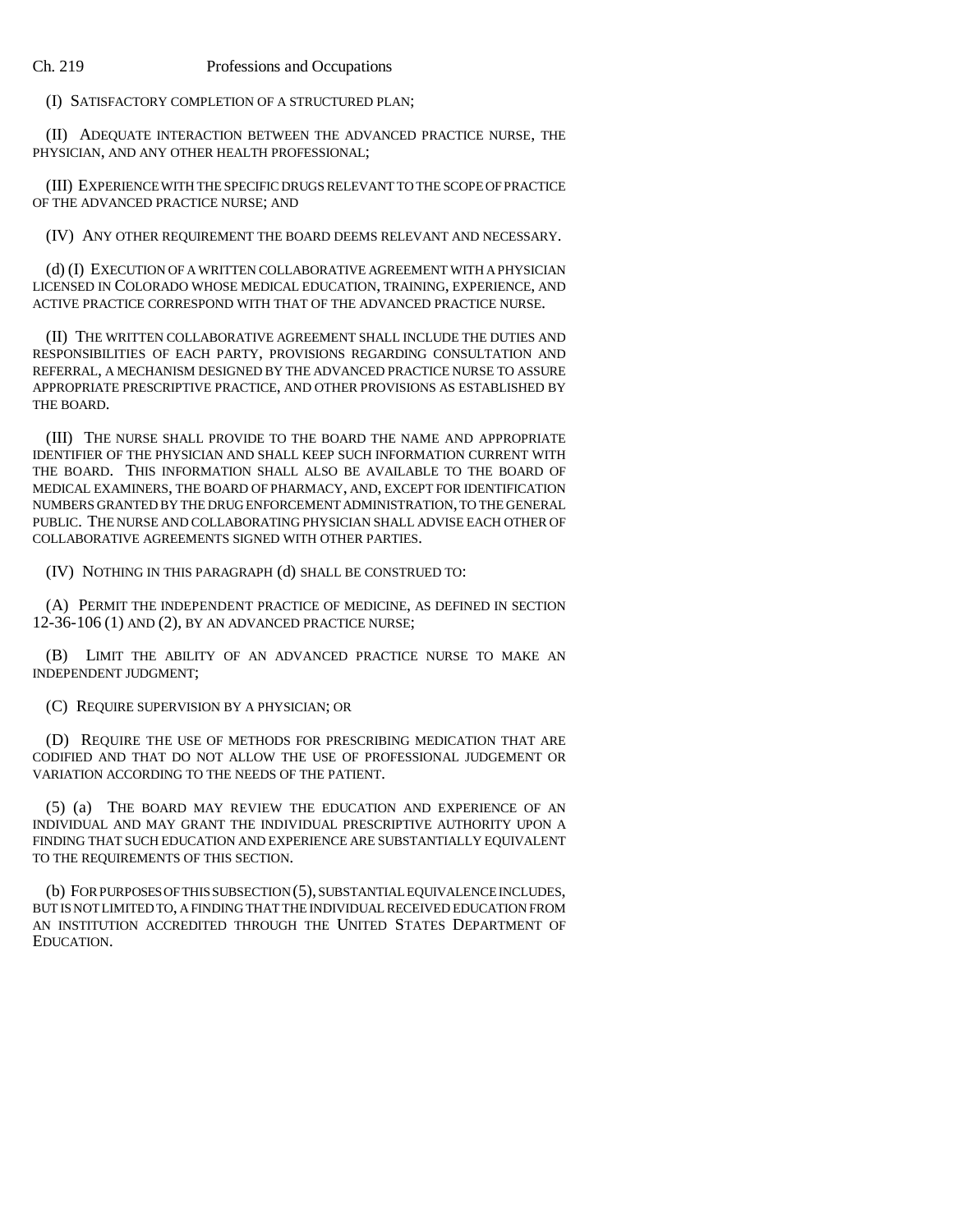(c) THE BOARD SHALL MAINTAIN STATISTICS ON PERSONS APPLYING FOR REVIEW PURSUANT TO THIS SUBSECTION (5).

(d) THIS SUBSECTION (5) IS REPEALED, EFFECTIVE JULY 1, 2000.

(6) ADVANCED PRACTICE NURSES FROM OTHER STATES APPLYING FOR PRESCRIPTIVE AUTHORITY SHALL COMPLY WITH ALL REQUIREMENTS SET FORTH IN THIS SECTION OR ANY RULE ADOPTED BY THE BOARD PURSUANT TO THIS SECTION.

(7) AN ADVANCED PRACTICE NURSE WHO OBTAINS PRESCRIPTIVE AUTHORITY PURSUANT TO THIS SECTION SHALL BE ASSIGNED A SPECIFIC IDENTIFIER BY THE BOARD. THIS IDENTIFIER SHALL BE AVAILABLE TO THE BOARD OF MEDICAL EXAMINERS AND THE BOARD OF PHARMACY. THE BOARD SHALL ESTABLISH A MECHANISM TO ASSURE THAT THE PRESCRIPTIVE AUTHORITY OF AN ADVANCED PRACTICE NURSE MAY BE READILY VERIFIED.

(8) (a) THE SCOPE OF PRACTICE FOR AN ADVANCED PRACTICE NURSE MAY BE DETERMINED BY THE BOARD IN ACCORDANCE WITH THIS ARTICLE.

(b) THE BOARD MAY CONSIDER INFORMATION PROVIDED BY NURSING, MEDICAL, OR OTHER HEALTH PROFESSIONAL ORGANIZATIONS, ASSOCIATIONS, OR REGULATORY BOARDS.

(c) (I) PRESCRIPTIVE AUTHORITY BY AN ADVANCED PRACTICE NURSE SHALL BE LIMITED TO THOSE PATIENTS APPROPRIATE TO SUCH NURSE'S SCOPE OF PRACTICE. PRESCRIPTIVE AUTHORITY MAY BE LIMITED OR WITHDRAWN AND THE ADVANCED PRACTICE NURSE MAY BE SUBJECT TO FURTHER DISCIPLINARY ACTION IN ACCORDANCE WITH THIS ARTICLE IF SUCH NURSE HAS PRESCRIBED OUTSIDE SUCH NURSE'S SCOPE OF PRACTICE OR FOR OTHER THAN A THERAPEUTIC PURPOSE.

(II) NOTHING IN THIS SECTION SHALL BE CONSTRUED TO REQUIRE A REGISTERED NURSE TO OBTAIN PRESCRIPTIVE AUTHORITY TO DELIVER ANESTHESIA CARE.

(9) ALL PRESCRIPTIONS SHALL BE IN COMPLIANCE WITH APPLICABLE FEDERAL AND STATE LAWS, INCLUDING ARTICLE 22 OF THIS TITLE AND PART 2 OF ARTICLE 18 OF TITLE 18, C.R.S.

(10) NOTHING IN THIS SECTION SHALL BE CONSTRUED TO PERMIT DISPENSING OR DISTRIBUTION, AS DEFINED IN SECTION 12-22-102, BY AN ADVANCED PRACTICE NURSE, EXCEPT FOR SAMPLES, UNDER ARTICLE 22 OF THIS TITLE AND THE FEDERAL "PRESCRIPTION DRUG MARKETING ACT OF 1987".

(11) NO ADVANCED PRACTICE NURSE REGISTERED PURSUANT TO SECTION 12-38-111.5 SHALL BE REQUIRED TO APPLY FOR OR OBTAIN PRESCRIPTIVE AUTHORITY.

(12) NOTHING IN THIS SECTION SHALL LIMIT THE PRACTICE OF NURSING AS DEFINED IN SECTION 12-38-103 (9) OR (10) BY ANY NURSE INCLUDING, BUT NOT LIMITED TO, ADVANCED PRACTICE NURSES.

**SECTION 5.** 12-38-115, Colorado Revised Statutes, 1991 Repl. Vol., is amended BY THE ADDITION OF A NEW SUBSECTION to read: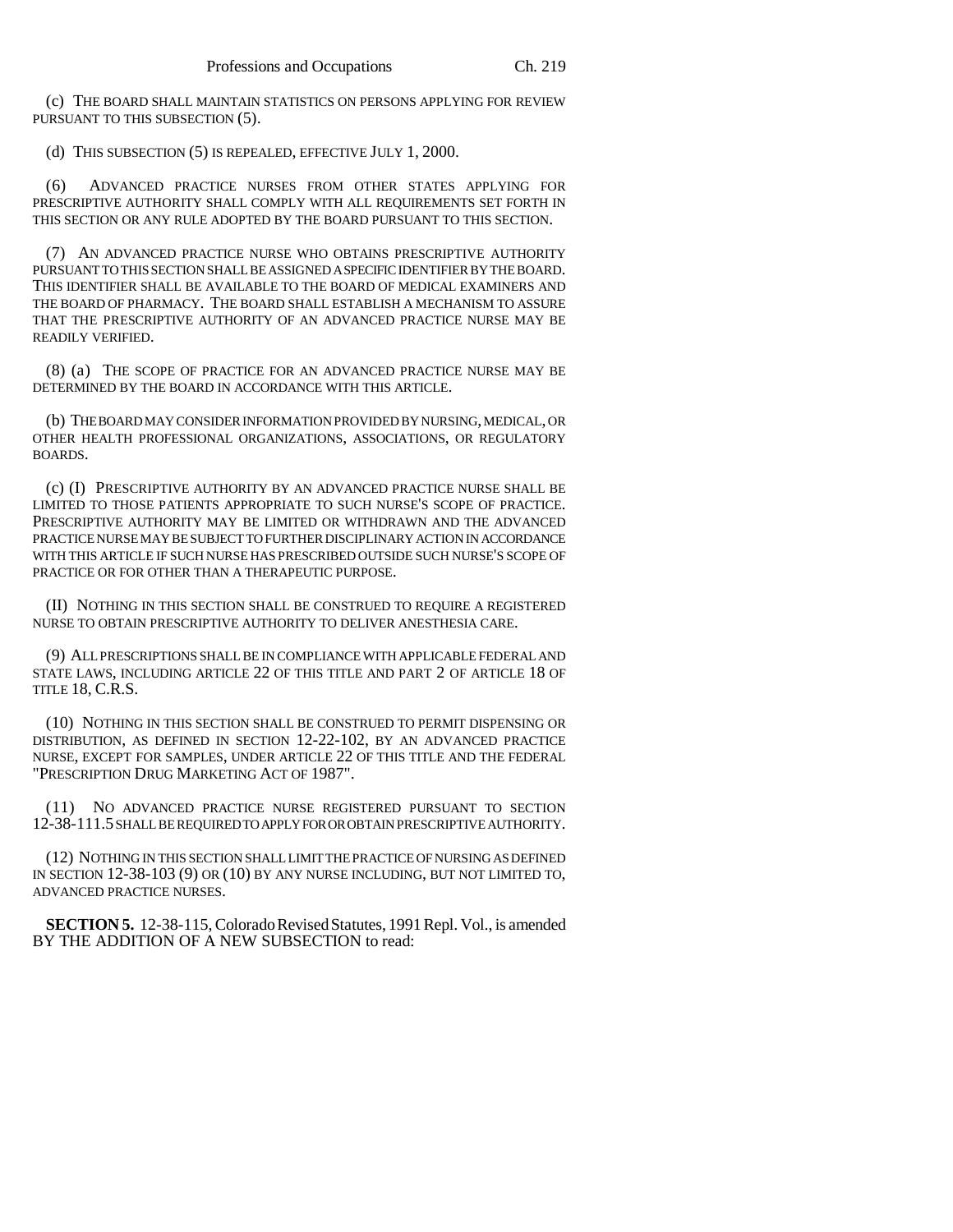**12-38-115. Temporary licenses and permits.** (3.5) THE BOARD MAY, AS IT DEEMS APPROPRIATE, ISSUE A PERMIT TO A PERSON WHO IS UNDER THE SUPERVISION OF A PROFESSIONAL NURSE LICENSED PURSUANT TO THIS ARTICLE.

**SECTION 6.** The introductory portion to 12-38-117 (1) and 12-38-117 (1) (b) and (1) (i), Colorado Revised Statutes, 1991 Repl. Vol., are amended, and the said 12-38-117 (1) is further amended BY THE ADDITION OF THE FOLLOWING NEW PARAGRAPHS, to read:

**12-38-117. Grounds for discipline.** (1) The board has the power to revoke, suspend, withhold, LIMIT THE SCOPE OF, or refuse to renew any license, to place on probation a licensee or temporary license holder, or to issue a letter of admonition to a licensee in accordance with the procedures set forth in subsection (3) of this section, upon proof that such person:

(b) (I) Has been convicted of a felony  $\sigma$  has had accepted by a court a plea of guilty or nolo contendere to a felony. OR ANY CRIME THAT WOULD CONSTITUTE A VIOLATION OF THIS ARTICLE.

(II) (A) FOR PURPOSES OF THIS PARAGRAPH (b), "CONVICTION" INCLUDES THE ENTRY OF A PLEA OF GUILTY OR NOLO CONTENDERE OR THE IMPOSITION OF A DEFERRED SENTENCE.

(B) A certified copy of the judgment of a court of competent jurisdiction of such conviction or plea shall be prima facie evidence of such conviction.

(III) In considering the possible revocation, suspension, LIMITING, or nonrenewal of a license or a temporary license, the board shall be governed by the provisions of section 24-5-101, C.R.S.

(i) Is addicted to or dependent on alcohol or habit-forming drugs,  $\sigma$ r is a habitual user of controlled substances, as defined in section 12-22-303 (7), or other drugs having similar effects, OR IS DIVERTING CONTROLLED SUBSTANCES, AS DEFINED IN SECTION 12-22-303 (7), OR OTHER DRUGS HAVING SIMILAR EFFECTS FROM THE LICENSEE'S PLACE OF EMPLOYMENT; except that the board has the discretion not to discipline the licensee if he SUCH LICENSEE is participating in good faith in a program approved by the board designed to end such addiction or dependency;

(p) HAS PRESCRIBED, DISTRIBUTED, OR GIVEN TO HIMSELF OR HERSELF OR A FAMILY MEMBER ANY CONTROLLED SUBSTANCE AS DEFINED IN PART 2 OF ARTICLE 18 OF TITLE 18, C.R.S., OR AS CONTAINED IN SCHEDULE II OF 21 U.S.C. SEC. 812;

(q) HAS DISPENSED, INJECTED, OR PRESCRIBED AN ANABOLIC STEROID, AS DEFINED IN SECTION 12-22-102 (2.5), FOR THE PURPOSE OF HORMONAL MANIPULATION THAT IS INTENDED TO INCREASE MUSCLE MASS, STRENGTH, OR WEIGHT WITHOUT A MEDICAL NECESSITY TO DO SO OR FOR THE INTENDED PURPOSE OF IMPROVING PERFORMANCE IN ANY FORM OF EXERCISE, SPORT, OR GAME;

(r) HAS DISPENSED OR INJECTED AN ANABOLIC STEROID, AS DEFINED IN SECTION 12-22-102 (2.5), UNLESS SUCH ANABOLIC STEROID IS DISPENSED FROM A PHARMACY PURSUANT TO A WRITTEN PRESCRIPTION OR IS DISPENSED BY ANY PERSON LICENSED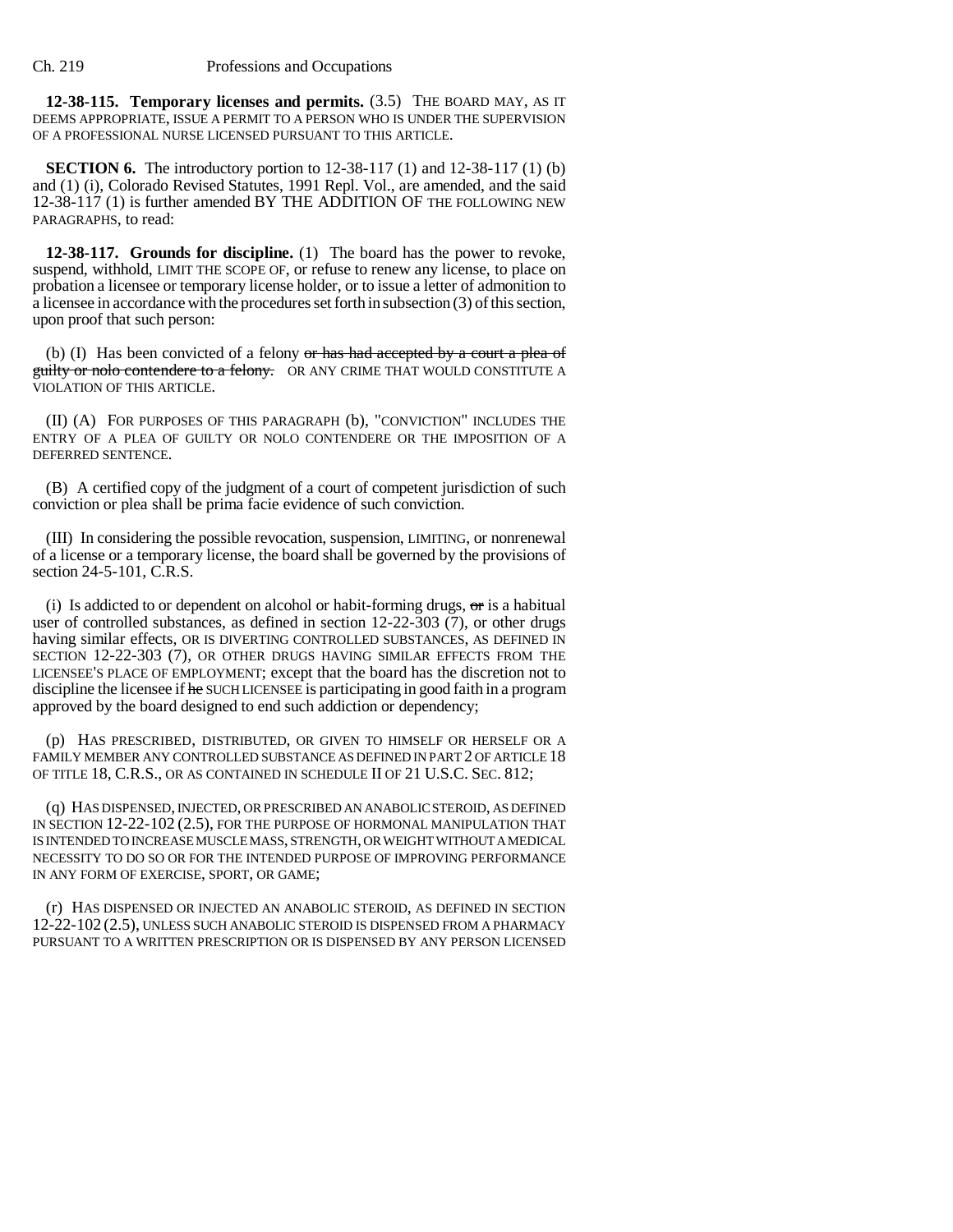TO PRACTICE MEDICINE IN THE COURSE OF SUCH PERSON'S PROFESSIONAL PRACTICE;

(s) HAS ADMINISTERED, DISPENSED, OR PRESCRIBED ANY HABIT-FORMING DRUG, AS DEFINED IN SECTION 12-22-303 (13), OR ANY CONTROLLED SUBSTANCE, AS DEFINED IN SECTION 12-22-303 (7), OTHER THAN IN THE COURSE OF LEGITIMATE PROFESSIONAL PRACTICE;

(t) HAS BEEN DISCIPLINED BY ANOTHER STATE, TERRITORY, OR COUNTRY BASED UPON AN ACT OR OMISSION THAT IS DEFINED SUBSTANTIALLY THE SAME AS A GROUND FOR DISCIPLINE PURSUANT TO THIS SUBSECTION (1).

**SECTION 7.** 12-38-119 (2) (a), Colorado Revised Statutes, 1991 Repl. Vol., is amended, and the said 12-38-119 (2) is further amended BY THE ADDITION OF A NEW PARAGRAPH, to read:

**12-38-119. Mental and physical examination of licensees.** (2) (a) If the board has reasonable cause to believe that a licensee or temporary license holder is unable to practice with reasonable skill and safety to patients because of a condition described in section 12-38-117 (1) (i) or (1) (j), it may require such person to submit to a mental or physical examination by a physician QUALIFIED PROFESSIONAL it designates. Upon the failure of such person to submit to such mental or physical examination, unless due to circumstances beyond his SUCH PERSON'S control, the board may suspend such person's license until such time as such person submits to the required examinations.

(e) THE BOARD MAY REQUIRE THAT A LICENSEE SUBMIT MEDICAL RECORDS FOR REVIEW IN CONJUNCTION WITH AN INVESTIGATION MADE PURSUANT TO PARAGRAPH (a) OF THIS SUBSECTION (2); EXCEPT THAT SUCH RECORDS SHALL REMAIN CONFIDENTIAL AND SHALL BE REVIEWED BY THE BOARD ONLY TO THE EXTENT NECESSARY TO CONDUCT AN INVESTIGATION.

**SECTION 8.** 12-38-120 (4) and (7), Colorado Revised Statutes, 1991 Repl. Vol., are amended to read:

**12-38-120. Disciplinary proceedings - administrative law judges - judicial review.** (4) (a) Disciplinary proceedings shall be conducted in the manner prescribed by article 4 of title 24, C.R.S., and the hearing and opportunity for review shall be conducted pursuant to said article by the board or an administrative law judge at the board's discretion.

(b) BEFORE DETERMINING WHAT DISCIPLINARY ACTION SHOULD BE IMPOSED AGAINST A LICENSEE, THE BOARD SHALL DETERMINE WHAT SANCTIONS, IF ANY, ARE NECESSARY TO PROTECT OR COMPENSATE THE PUBLIC. AFTER ANY SUCH PROTECTION IS IN PLACE OR COMPENSATION MADE, OR BOTH, THE BOARD MAY CONSIDER AND IMPOSE REQUIREMENTS OR FORMS OF RELIEF DESIGNED TO REHABILITATE OR RELIEVE THE LICENSEE. PROTECTION OF THE PUBLIC SHALL BE THE PRIMARY CONCERN IN A DISCIPLINARY PROCEEDING.

(7) In order to aid the board in any hearing or investigation instituted pursuant to this section, the board, through any member or executive officer thereof, shall have the power to issue subpoenas commanding production of copies of any records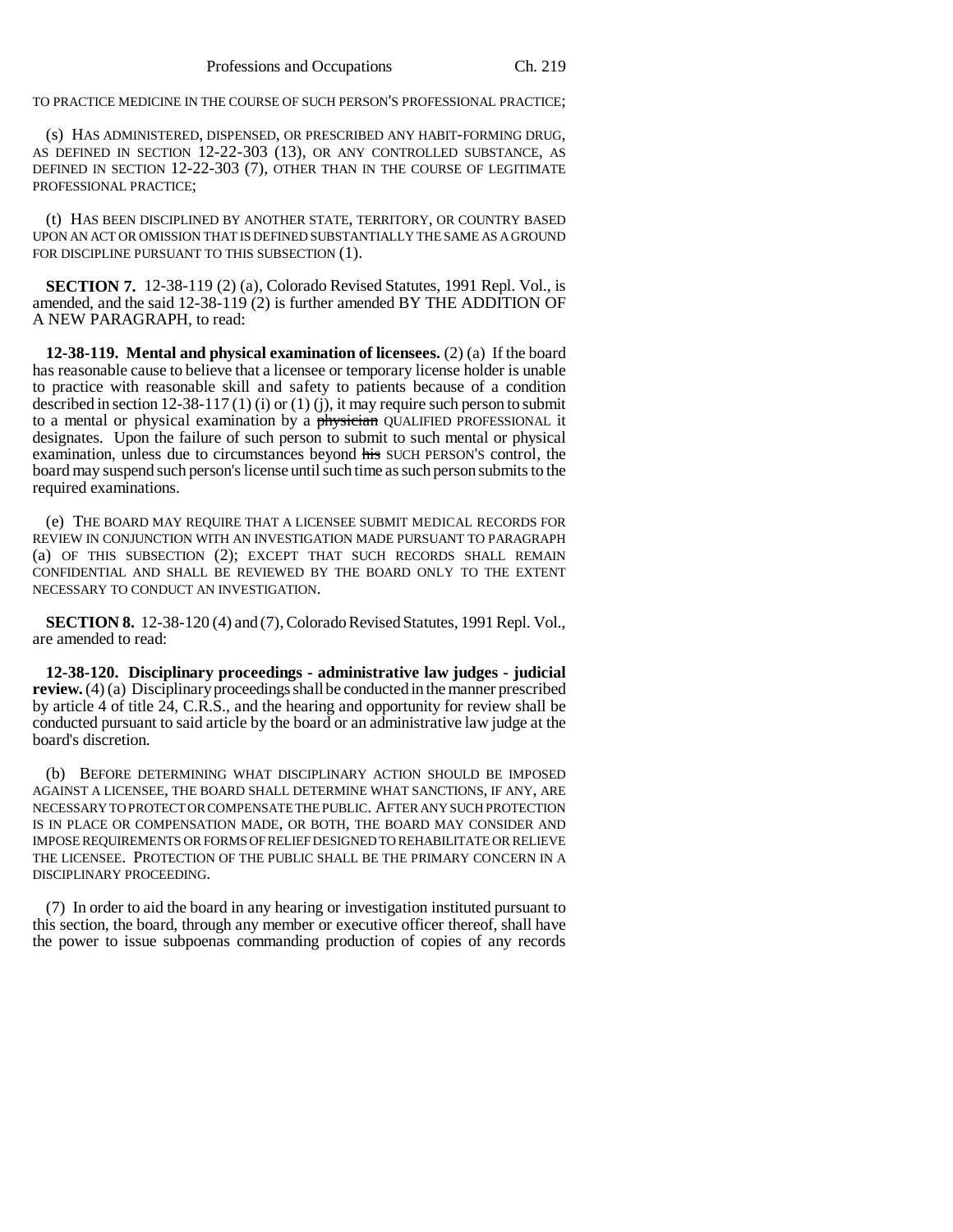containing information relevant to the practice of practical or professional nursing rendered by any licensee, including, but not limited to, hospital and physician records. The person providing such copies shall prepare them from the original record and shall delete from the copy provided pursuant to the subpoena the name of the patient, but he shall identify the patient by a numbered code, to be retained by the custodian of the records from which the copies were made. Upon certification of the custodian that the copies are true and complete except for the patient's name, they shall be deemed authentic, subject to the right to inspect the originals for the limited purpose of ascertaining the accuracy of the copies. No privilege of confidentiality shall exist with respect to such copies, and no liability shall lie against the board or the custodian or his THE CUSTODIAN'S authorized employee for furnishing or using such copies in accordance with this subsection (7).

**SECTION 9.** 12-38-131, Colorado Revised Statutes, 1991 Repl. Vol., as amended, is REPEALED AND REENACTED, WITH AMENDMENTS, to read:

**12-38-131. Impaired professional diversion program - committee.** (1) (a) IF A PERSON LICENSED TO PRACTICE PURSUANT TO THIS ARTICLE VOLUNTARILY SEEKS TREATMENT FOR CHEMICAL OR ALCOHOL DEPENDENCY OR FOR PSYCHIATRIC, PSYCHOLOGICAL, OR EMOTIONAL PROBLEMS THAT COULD LEAD TO FORMAL DISCIPLINARY ACTION BY THE BOARD, THE BOARD MAY ABSTAIN FROM TAKING FORMAL DISCIPLINARY ACTION IF THE BOARD FINDS THAT THE PROTECTION OF PUBLIC HEALTH, SAFETY, AND WELFARE CAN BE ASSURED WHILE THE LICENSEE IS TREATED AND MONITORED BY THE IMPAIRED PROFESSIONAL DIVERSION COMMITTEE CREATED IN SUBSECTION (2) OF THIS SECTION.

(b) AS PART OF THE PROGRAM ESTABLISHED BY THE BOARD TO BE ADMINISTERED BY THE IMPAIRED PROFESSIONAL DIVERSION COMMITTEE, THE BOARD SHALL ADOPT RULES THAT:

(I) SET CRITERIA FOR ACCEPTANCE, DENIAL, OR TERMINATION OF LICENSEES IN THE PROGRAM, SPECIFYING THAT ONLY THOSE LICENSEES WHO REQUEST ACCEPTANCE INTO THE PROGRAM MAY PARTICIPATE;

(II) PROVIDE THAT LICENSEES WHO ARE NOT SPECIFICALLY IDENTIFIED BY THE BOARD AS CANDIDATES FOR THE PROGRAM MAY VOLUNTARILY APPLY WITHOUT REPRISAL;

(III) ALLOW LICENSEES CREDIT FOR PARTICIPATING IN A SIMILAR PROGRAM IN THIS OR ANOTHER STATE ON A CASE-BY-CASE BASIS;

(IV) ALLOW INFORMATION THAT WOULD OTHERWISE BE CONFIDENTIAL TO BE RELEASED, ON A CASE-BY-CASE BASIS, TO ANOTHER STATE WHEN SUCH INFORMATION IS REQUESTED OF A LICENSEE WHO HAS NOT SATISFACTORILY COMPLETED THE PROGRAM IN THIS STATE.

(2) (a) THE BOARD SHALL CREATE A CORPORATE ENTITY FOR THE PURPOSES OF ADMINISTERING AN IMPAIRED PROFESSIONAL DIVERSION PROGRAM. THE BOARD SHALL APPOINT A COMMITTEE TO DIRECT THE PROGRAM THROUGH THE ENTITY THAT SHALL BE COMPOSED OF SEVEN INDIVIDUALS, APPOINTED AS FOLLOWS: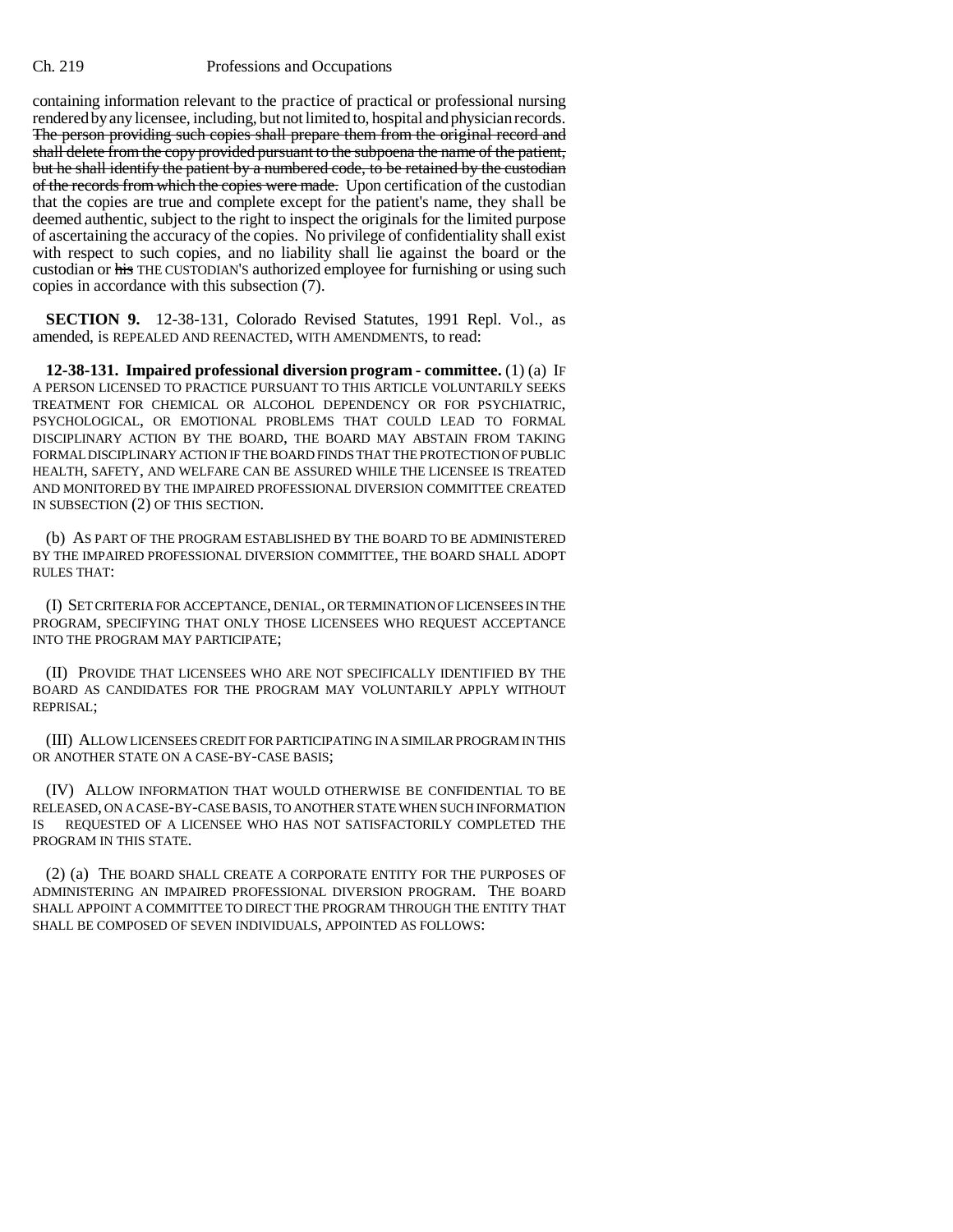(I) ONE MEMBER SHALL BE A LICENSED PROFESSIONAL NURSE SPECIALIZING IN THE TREATMENT OF CHEMICAL DEPENDENCY, WITH THE FIRST APPOINTEE SERVING UNTIL DECEMBER 31, 1997;

(II) TWO MEMBERS SHALL BE LICENSED PROFESSIONAL NURSES SPECIALIZING IN PSYCHIATRIC NURSING, WITH ONE OF THE FIRST APPOINTEES SERVING UNTIL DECEMBER 31, 1996, AND THE OTHER OF THE FIRST APPOINTEES SERVING UNTIL DECEMBER 31, 1998;

(III) TWO MEMBERS SHALL BE LICENSED PRACTICAL OR PROFESSIONAL NURSES WHO ARE RECOVERING FROM AN ADDICTION TO DRUGS OR ALCOHOL, WITH ONE OF THE FIRST APPOINTEES SERVING UNTIL DECEMBER 31, 1996, AND THE OTHER OF THE FIRST APPOINTEES SERVING UNTIL DECEMBER 31, 1997;

(IV) ONE MEMBER SHALL BE A LICENSED PHYSICIAN WHO SPECIALIZES IN THE DIAGNOSIS AND TREATMENT OF ADDICTIVE DISEASES, WITH THE FIRST APPOINTEE SERVING UNTIL DECEMBER 31, 1998; AND

(V) ONE MEMBER SHALL BE FROM THE PUBLIC AND SHALL BE KNOWLEDGEABLE IN THE FIELD OF CHEMICAL DEPENDENCY, WITH THE FIRST APPOINTEE SERVING UNTIL DECEMBER 31, 1998.

(b) THE MEMBERS OF THE REHABILITATION EVALUATION COMMITTEE CREATED IN SUBSECTION (7) OF THIS SECTION, AS SAID SUBSECTION EXISTED PRIOR TO JULY 1, 1995, SHALL SERVE WITH ITS SAME POWERS AND DUTIES, AS AN INTERIM COMMITTEE, IF THE BOARD DETERMINES AN INTERIM COMMITTEE IS NECESSARY, UNTIL APPOINTMENTS MADE PURSUANT TO PARAGRAPH (a) OF THIS SUBSECTION (2) ARE FINALIZED.

(c) (I) THE BOARD SHALL APPOINT MEMBERS TO THE COMMITTEE BY A MAJORITY VOTE FOR TERMS OF THREE YEARS, EXCEPT FOR THE FIRST COMMITTEE THAT SHALL BE APPOINTED FOR TERMS AS SET FORTH IN PARAGRAPH (a) OF THIS SUBSECTION (2).

(II) NO MEMBER MAY SERVE MORE THAN ONE TERM; EXCEPT THAT, IF A MEMBER IS APPOINTED TO FINISH OUT A TERM FOR ANOTHER APPOINTEE AND THE REMAINING PORTION OF THE TERM IS FOR LESS THAN EIGHTEEN MONTHS, SUCH REPLACEMENT APPOINTEE MAY SUBSEQUENTLY BE REAPPOINTED FOR A FULL TERM.

(III) NO MEMBER SHALL BE APPOINTED FROM THE MEMBERSHIP ON THE BOARD OR FROM THE STAFF OF THE BOARD.

(IV) BEFORE SEPTEMBER 1, 1995, THE BOARD SHALL APPOINT THE MEMBERS WHO SHALL COMPRISE THE FIRST IMPAIRED PROFESSIONAL DIVERSION COMMITTEE.

(V) THE BOARD MAY MAKE APPOINTMENTS AS NECESSARY TO FINISH THE TERM OF AN APPOINTEE WHO DOES NOT COMPLETE A TERM OF APPOINTMENT.

(d) THE COMMITTEE SHALL BE PAID A PER DIEM AND EXPENSES WHEN MEETING.

(3) (a) THE COMMITTEE SHALL SELECT A DIRECTOR FOR THE IMPAIRED PROFESSIONAL DIVERSION PROGRAM CREATED IN THIS SECTION. THE DIRECTOR MAY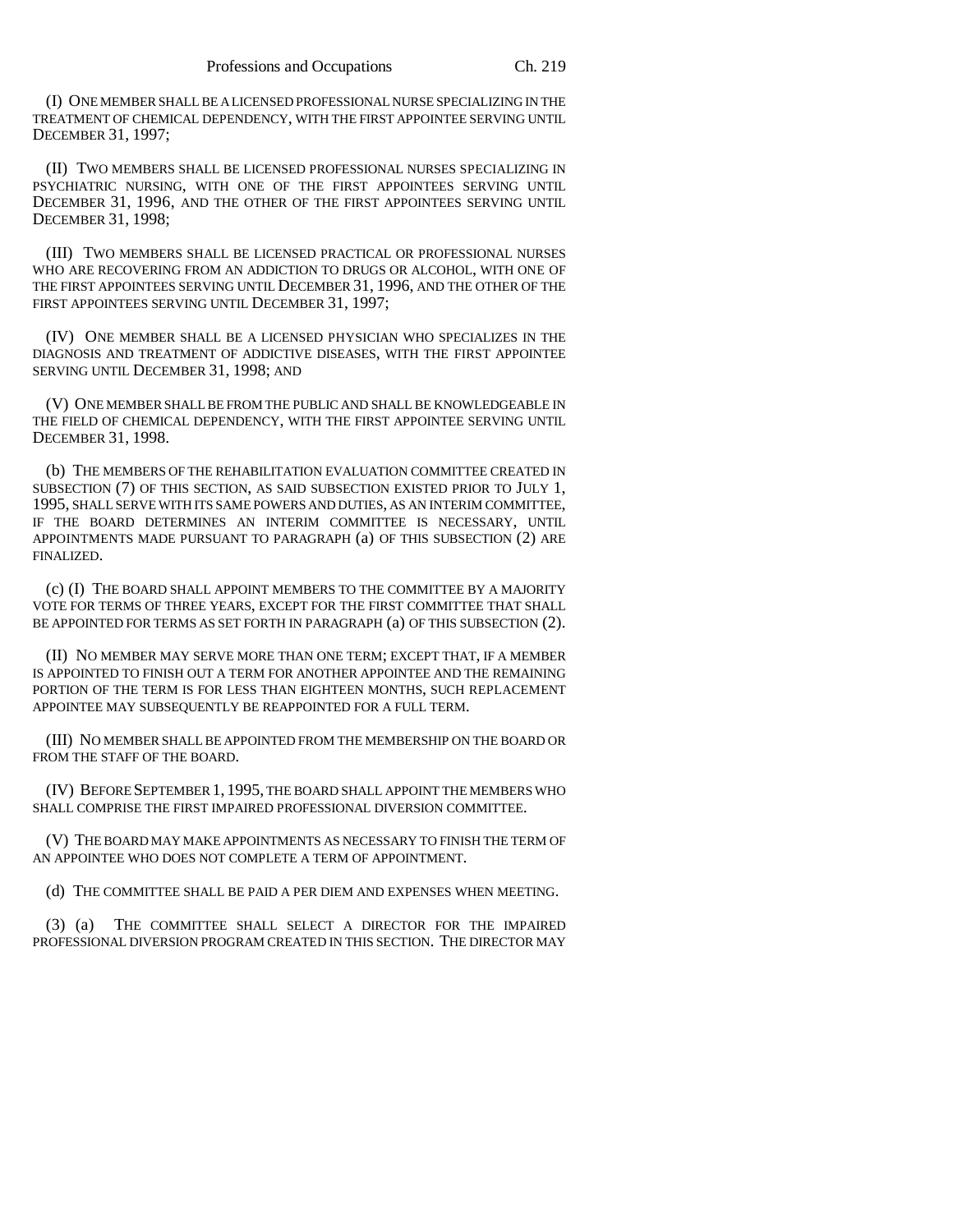HIRE STAFF OR CONTRACT FOR SERVICES AS NECESSARY TO CARRY OUT THE DUTIES OF THE COMMITTEE. SUCH EMPLOYEES SHALL NOT BE STATE EMPLOYEES FOR PURPOSES OF SECTION 13 OF ARTICLE XII OF THE STATE CONSTITUTION.

(b) THE COMMITTEE SHALL ESTABLISH GENERAL PROCEDURES AND POLICIES FOR THE IMPAIRED PROFESSIONAL DIVERSION PROGRAM INCLUDING, BUT NOT LIMITED TO, ANY EDUCATIONAL REQUIREMENTS AND PUBLIC RELATIONS.

(c) PURSUANT TO RULES ADOPTED BY THE BOARD, THE COMMITTEE SHALL:

(I) ESTABLISH WAYS TO IDENTIFY LICENSEES WITH ALCOHOL OR DRUG ABUSE OR PSYCHIATRIC, PSYCHOLOGICAL, OR EMOTIONAL PROBLEMS;

(II) DEVELOP METHODS TO REHABILITATE LICENSEES WHO PARTICIPATE IN THE PROGRAM WHILE ASSESSING CONTINUED PUBLIC PROTECTION;

(III) (A) EVALUATE LICENSEES WHO REQUEST ADMITTANCE TO THE PROGRAM, INCLUDING APPROVING OR DISAPPROVING SUCH REQUESTS PURSUANT TO GUIDELINES DEVELOPED AND ADOPTED BY THE COMMITTEE AND THE RECOMMENDATIONS OF THE DIRECTOR; EXCEPT THAT NO LICENSEE SHALL BE ADMITTED TO OR CONTINUED IN THE PROGRAM IF THE SAFETY OF THE PUBLIC CANNOT BE REASONABLY ASSURED.

(B) AS PART OF ITS EVALUATION, THE COMMITTEE MAY CONSIDER ANY INFORMATION RECEIVED CONCERNING THE REQUESTING LICENSEE, INCLUDING INFORMATION RELEASED FROM THE BOARD AT THE DISCRETION OF THE BOARD.

(IV) ADMIT A PARTICIPANT ONLY IF ALL REQUIREMENTS CONCERNING PARTICIPATION, INCLUDING SURVEILLANCE AND SUPERVISION, ARE EXPRESSLY PROVIDED FOR IN A CONTRACT SIGNED BY THE PARTICIPANT AND THE DIRECTOR. REQUIREMENTS FOR PARTICIPATION SHALL BE TAILORED TO REFLECT THE CIRCUMSTANCES OF SUCH PARTICIPATION.

(d) THE COMMITTEE SHALL DEVELOP AN ANNUAL BUDGET AND ADMINISTER FUNDS RECEIVED FROM THE ADMINISTERING ENTITY.

(e) THE COMMITTEE SHALL PROVIDE THE BOARD WITH PERIODIC REPORTS CONTAINING ANONYMOUS DEMOGRAPHIC INFORMATION ABOUT THE PROGRAM'S PARTICIPANTS AND WRITTEN REPORTS ON THE OVERALL OPERATION OF THE PROGRAM.

(f) THE COMMITTEE SHALL REVIEW AND DESIGNATE THOSE TREATMENT PROVIDERS, FACILITIES, OR SERVICES TO WHICH PARTICIPATING LICENSEES MAY BE REFERRED.

(4) (a) A LICENSEE MAY APPLY TO THE PROGRAM WITHOUT BEING REFERRED FOR A VIOLATION OF THIS ARTICLE DUE TO AN ADDICTION TO OR ABUSE OF ALCOHOL OR DRUGS OR DUE TO A PSYCHIATRIC, PSYCHOLOGICAL, OR EMOTIONAL PROBLEM.

(b) A LICENSEE APPLYING TO THE PROGRAM SHALL BE ADVISED OF THE PROCEDURAL REQUIREMENTS OF THE PROGRAM AND THE POSSIBLE RAMIFICATIONS OF NONCOMPLIANCE WITH A CONTRACT FOR PARTICIPATION, ONCE SIGNED.

(5) (a) A LICENSEE MAY BE TERMINATED FROM THE PROGRAM FOR: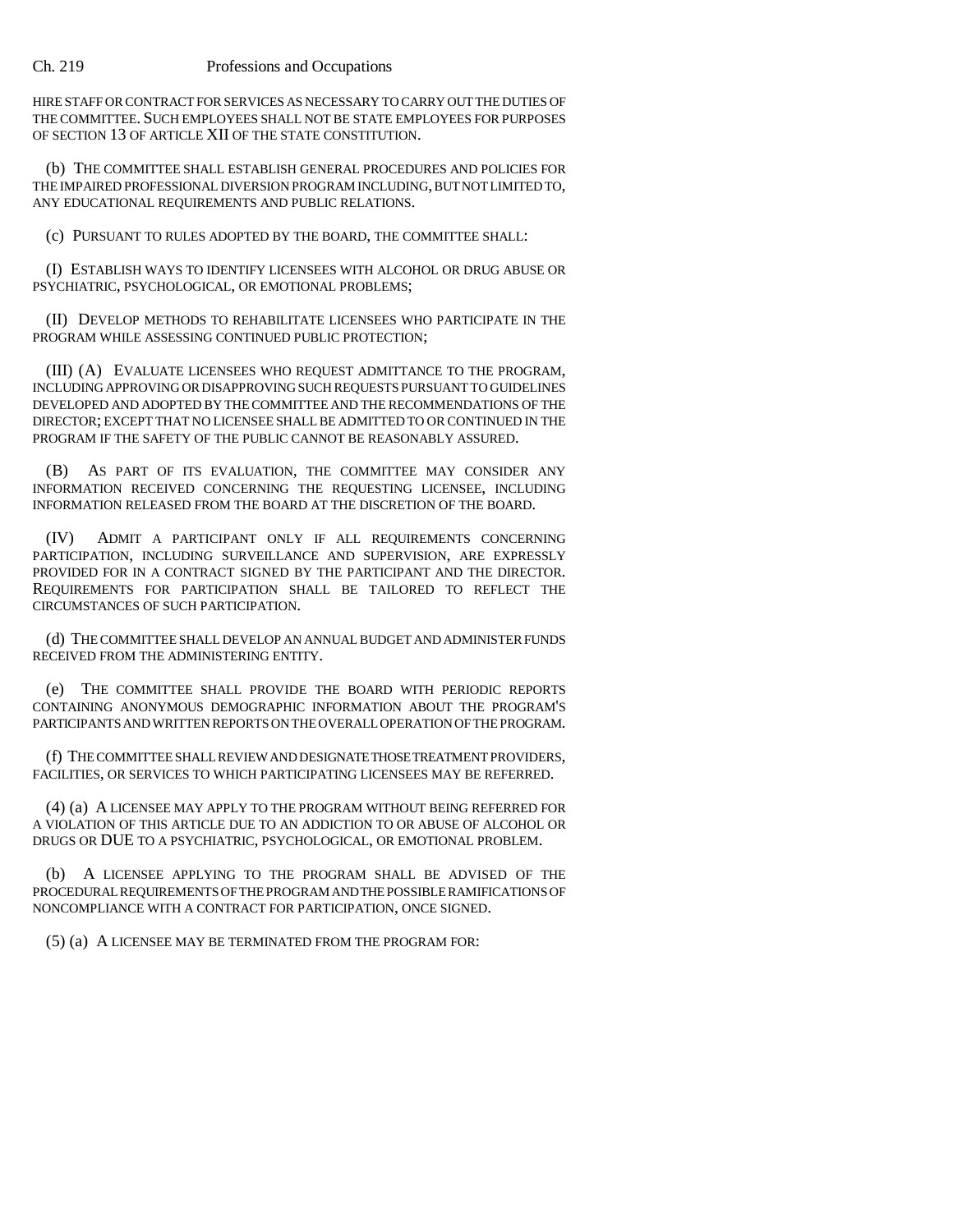(I) SUCCESSFUL COMPLETION OF THE PROGRAM AS SPECIFIED IN THE CONTRACT BETWEEN THE LICENSEE AND DIRECTOR;

(II) FAILING TO COOPERATE WITH THE PROGRAM ADMINISTRATORS AND TO FULFILL THE CONTRACTUAL OBLIGATIONS TO WHICH THE LICENSEE AGREED;

(III) DISCOVERY OF INFORMATION THAT THE LICENSEE FAILED TO DISCLOSE PRIOR TO ACCEPTANCE THAT INDICATES THE LICENSEE MAY HAVE VIOLATED A PROVISION OF THIS ARTICLE; OR

(IV) BECOMING UNABLE TO PRACTICE NURSING WITH REASONABLE SKILL AND SAFETY.

(b) A LICENSEE TERMINATED FROM THE PROGRAM PURSUANT TO SUBPARAGRAPH (II),(III), OR (IV) OF PARAGRAPH (a) OF THIS SUBSECTION (5) SHALL BE REFERRED TO THE BOARD FOR DISCIPLINARY ACTION PURSUANT TO SECTION 12-38-117.

(6) (a) THE IMPAIRED PROFESSIONAL DIVERSION COMMITTEE SHALL HOLD MEETINGS IN EXECUTIVE SESSION WHEN CONSIDERING INFORMATION AND REPORTS REGARDING INDIVIDUAL APPLICANTS OR PARTICIPANTS. ALL OTHER MEETINGS SHALL BE SUBJECT TO THE OPEN MEETINGS LAW, PART 4 OF ARTICLE 6 OF TITLE 24, C.R.S., AND THE OPEN RECORDS LAW, ARTICLE 72 OF TITLE 24, C.R.S.

(b) (I) RECORDS OF A PROCEEDING PERTAINING TO THE REHABILITATION OF A LICENSEE PURSUANT TO THE IMPAIRED PROFESSIONAL DIVERSION PROGRAM SHALL BE CONFIDENTIAL AND SHALL NOT BE SUBJECT TO SUBPOENA EXCEPT IF A LICENSEE HAS BEEN REFERRED TO THE BOARD FOR DISCIPLINARY ACTION BY THE COMMITTEE.

(II) IF THE COMMITTEE HAS DETERMINED THAT A LICENSEE HAS BEEN REHABILITATED THROUGH THE COMPLETION OF THE IMPAIRED PROFESSIONAL DIVERSION PROGRAM, THE COMMITTEE SHALL PURGE AND DESTROY ALL RECORDS PERTAINING TO THE LICENSEE'S PARTICIPATION IN THE PROGRAM.

(III) INFORMATION RECEIVED BY THE COMMITTEE THAT DOES NOT RELATE TO THE LICENSEE'S APPLICATION FOR THE PROGRAM MAY BE USED BY THE BOARD IN A DISCIPLINARY OR CRIMINAL PROCEEDING AGAINST THE LICENSEE.

(7) ANY PERSON WHO, IN GOOD FAITH, PROVIDES INFORMATION TO THE IMPAIRED PROFESSIONAL DIVERSION COMMITTEE OR TO THE BOARD REGARDING A LICENSEE'S POSSIBLE IMPAIRMENT WHILE PRACTICING PURSUANT TO THIS ARTICLE OR LACK OF PROGRESS PURSUANT TO THE PROGRAM SHALL BE IMMUNE FROM CIVIL ACTION FOR DEFAMATION OR OTHER CAUSE OF ACTION RESULTING FROM THE PROVISION OF SUCH INFORMATION.

(8) (a) THERE IS HEREBY CREATED THE IMPAIRED PROFESSIONAL DIVERSION FUND. THE FUND SHALL CONSIST OF ANY UNEXPENDED AND UNENCUMBERED BALANCE IN THE NURSING PEER HEALTH ASSISTANCE DIVERSION FUND, AS SAID FUND EXISTED PRIOR TO JULY 1, 1995, AND ANY MONEYS COLLECTED BY THE BOARD AND REQUIRED TO BE CREDITED TO THE FUND PURSUANT TO PARAGRAPH (c) OF THIS SUBSECTION (8). ANY INTEREST EARNED ON THE INVESTMENT OF MONEYS IN THE FUND SHALL BE CREDITED AT LEAST ANNUALLY TO SAID FUND.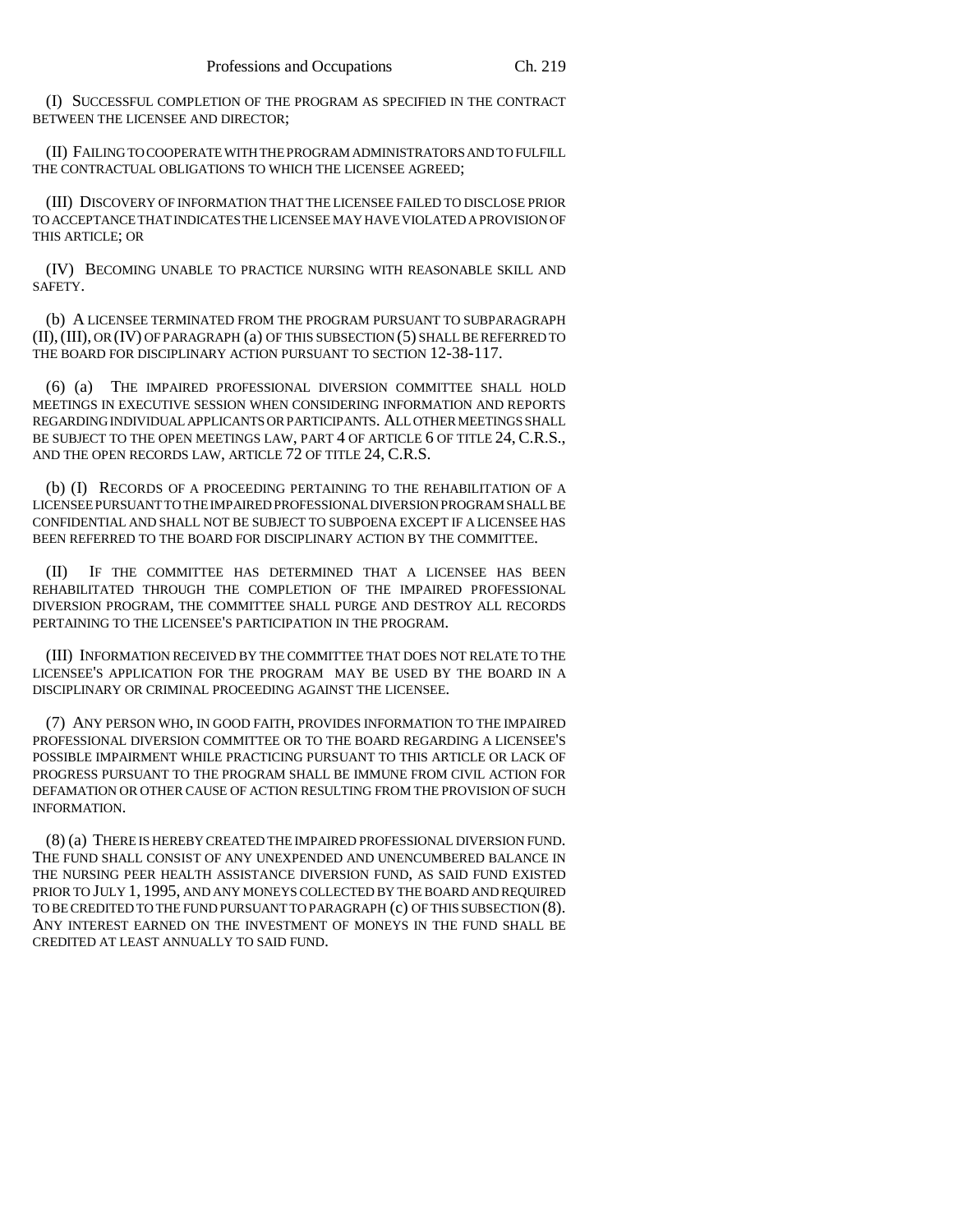(b) IT IS THE INTENT OF THE GENERAL ASSEMBLY THAT THE COSTS OF EDUCATIONAL AND INTERVENTION SERVICES, SERVICES RELATED TO THE IDENTIFICATION OF PSYCHIATRIC, PSYCHOLOGICAL, OR EMOTIONAL PROBLEMS, AND THE REFERRAL TO AND MONITORING AND EVALUATION OF TREATMENT OF THE NURSE PARTICIPANT IN THE IMPAIRED PROFESSIONAL DIVERSION PROGRAM SHALL BE BORNE BY FEES ASSESSED BY THE BOARD AND PAID BY NURSING LICENSEES; EXCEPT THAT THE COST OF TREATMENT SHALL BE THE RESPONSIBILITY OF THE LICENSEE PARTICIPANT. NO MONEYS SHALL BE APPROPRIATED FROM THE GENERAL FUND FOR PAYMENT OF ANY EXPENSES INCURRED UNDER THIS SECTION, AND NO SUCH EXPENSES OF THIS PROGRAM SHALL BE CHARGED AGAINST THE STATE.

(c) EFFECTIVE JULY 1, 1995, AS A CONDITION OF LICENSURE IN THIS STATE, EVERY APPLICANT SHALL PAY TO THE ADMINISTERING ENTITY THAT HAS BEEN SELECTED BY THE BOARD PURSUANT TO THE PROVISIONS OF PARAGRAPH (a) OF SUBSECTION (9) OF THIS SECTION, AN AMOUNT SET BY THE BOARD NOT TO EXCEED TWENTY-EIGHT DOLLARS PER NURSING LICENSEE FOR EACH RENEWAL, WHICH AMOUNT SHALL BE USED TO SUPPORT THE COMMITTEE AND THE IMPAIRED PROFESSIONAL DIVERSION PROGRAM TO PROVIDE ASSISTANCE TO NURSES NEEDING HELP IN DEALING WITH PSYCHIATRIC, PSYCHOLOGICAL, OR EMOTIONAL PROBLEMS OR EXCESSIVE ALCOHOL OR DRUG USE OR ADDICTION THAT MAY BE DETRIMENTAL TO THEIR ABILITY TO PRACTICE NURSING.

(9) (a) THE ENTITY SELECTED BY THE COMMITTEE TO ADMINISTER THE PROGRAM SHALL BE A QUALIFIED, NONPROFIT PRIVATE FOUNDATION THAT IS QUALIFIED UNDER SECTION 501 (c) (3) OF THE FEDERAL "INTERNAL REVENUE CODE OF 1986", AS AMENDED, AND SHALL BE DEDICATED TO PROVIDING SUPPORT FOR CHARITABLE, EDUCATIONAL, AND SCIENTIFIC PURPOSES THAT ARE RELATED TO NURSING, NURSING EDUCATION, HEALTH-RELATED PROJECTS, RESEARCH AND SCIENCE, AND OTHER CHARITABLE PURPOSES TO ENHANCE THE NURSING PROFESSION.

(b) THE RESPONSIBILITIES OF THE ENTITY SELECTED BY THE COMMITTEE TO ADMINISTER THE PROGRAM SHALL BE TO:

(I) COLLECT THE REQUIRED ANNUAL PAYMENTS;

(II) VERIFY TO THE BOARD, IN A MANNER ACCEPTABLE TO THE BOARD, THE NAMES OF ALL NURSE APPLICANTS WHO HAVE MET THE DESIGNATED PROVIDER'S FEE REQUIREMENTS;

(III) DISTRIBUTE THE MONEYS COLLECTED, LESS EXPENSES, TO THE IMPAIRED PROFESSIONAL DIVERSION PROGRAM, AS DIRECTED BY THE BOARD;

(IV) PROVIDE A BIANNUAL AUDIT AND AN ANNUAL ACCOUNTING TO THE BOARD OF ALL AMOUNTS COLLECTED, EXPENSES INCURRED, AND AMOUNTS DISBURSED; AND

(V) POST A SURETY PERFORMANCE BOND IN AN AMOUNT SPECIFIED BY THE BOARD TO SECURE PERFORMANCE UNDER THE REQUIREMENTS OF THIS SECTION. THE ADMINISTERING ENTITY MAY RECOVER THE ACTUAL ADMINISTRATIVE COSTS INCURRED IN PERFORMING ITS DUTIES UNDER THIS SECTION IN AN AMOUNT NOT TO EXCEED TEN PERCENT OF THE TOTAL AMOUNT COLLECTED. THE BOARD SHALL ADJUST THE FEE REQUIRED IN PARAGRAPH (c) OF SUBSECTION (8) OF THIS SECTION TO PROVIDE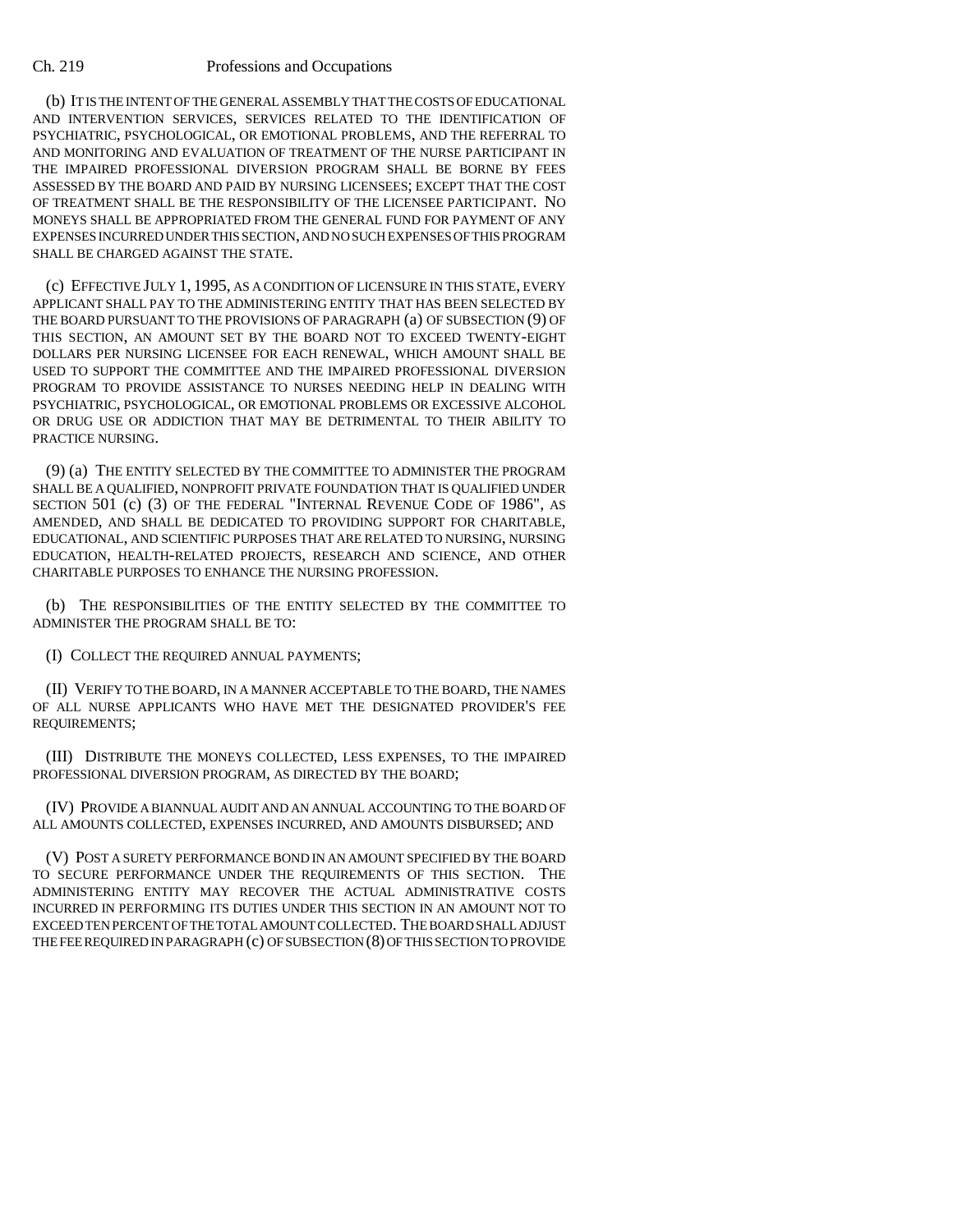FOR THESE ADMINISTRATIVE COSTS AND TO CONTINUE ADEQUATE FUNDING TO THE IMPAIRED PROFESSIONAL DIVERSION PROGRAM.

(10) NOTHING IN THIS SECTION SHALL BE CONSTRUED TO CREATE ANY LIABILITY OF THE BOARD, MEMBERS OF THE BOARD, A COMMITTEE, THE MEMBERS OF A COMMITTEE, OR THE STATE OF COLORADO FOR THE ACTIONS OF THE BOARD IN MAKING AWARDS TO THE IMPAIRED PROFESSIONAL DIVERSION PROGRAM, THE COMMITTEE, OR IN DESIGNATING NURSING LICENSEES TO PARTICIPATE IN THE PROGRAM. NO CIVIL ACTION MAY BE BROUGHT OR MAINTAINED AGAINST THE BOARD, ITS MEMBERS, A COMMITTEE, THE MEMBERS OF A COMMITTEE, OR THE STATE FOR AN INJURY ALLEGED TO HAVE BEEN THE RESULT OF AN ACT OR OMISSION OF A NURSING LICENSEE PARTICIPATING IN OR REFERRED TO A PROGRAM PURSUANT TO THIS SECTION. HOWEVER, THE STATE SHALL REMAIN LIABLE UNDER THE PROVISIONS OF THE "COLORADO GOVERNMENTAL IMMUNITY ACT", ARTICLE 10 OF TITLE 24, C.R.S., IF AN INJURY ALLEGED TO HAVE BEEN THE RESULT OF AN ACT OR OMISSION OF A NURSING LICENSEE PARTICIPATING IN A PEER HEALTH ASSISTANCE DIVERSION PROGRAM OCCURRED WHILE SUCH NURSING LICENSEE WAS PERFORMING DUTIES AS AN EMPLOYEE OF THE STATE.

(11) ANY MEMBER OF THE BOARD OR ANY MEMBER OF THE IMPAIRED PROFESSIONAL DIVERSION PROGRAM COMMITTEE ACTING PURSUANT TO THE PROVISIONS OF THIS SECTION SHALL BE IMMUNE FROM SUIT IN ANY CIVIL ACTION IF SUCH MEMBER ACTED IN GOOD FAITH WITHIN THE SCOPE OF THE FUNCTION OF SUCH BOARD OR SUCH COMMITTEE, MADE A REASONABLE EFFORT TO OBTAIN THE FACTS OF THE MATTER AS TO WHICH THE MEMBER ACTED, AND ACTED IN THE REASONABLE BELIEF THAT THE ACTION TAKEN WAS WARRANTED BY THE FACTS.

**SECTION 10.** Article 38 of title 12, Colorado Revised Statutes, 1991 Repl. Vol., as amended, is amended BY THE ADDITION OF A NEW SECTION to read:

**12-38-133. Repeal - review of functions.** (1) THIS ARTICLE IS REPEALED, EFFECTIVE JULY 1, 2010.

(2) THE PROVISIONS OF SECTION 24-34-104, C.R.S., CONCERNING THE TERMINATION SCHEDULE FOR REGULATORY BODIES OF THE STATE UNLESS EXTENDED AS PROVIDED IN THAT SECTION, ARE APPLICABLE TO THE STATE BOARD OF NURSING CREATED BY THIS ARTICLE.

**SECTION 11.** 12-36-106 (3), Colorado Revised Statutes, 1991 Repl. Vol., is amended BY THE ADDITION OF A NEW PARAGRAPH to read:

**12-36-106. Practice of medicine defined - exemptions from licensing requirements.** (3) Nothing in this section shall be construed to prohibit, or to require a license under this article with respect to, any of the following acts:

(t) (I) THE RENDERING OF PRESCRIPTIONS BY AN ADVANCED PRACTICE NURSE PURSUANT TO SECTION 12-38-111.6.

(II) A PHYSICIAN WHO SIGNS A COLLABORATIVE AGREEMENT WITH AN ADVANCED PRACTICE NURSE PURSUANT TO THE REQUIREMENTS OF SECTION 12-38-111.6 (4) (d) SHALL HAVE A LICENSE IN GOOD STANDING WITHOUT DISCIPLINARY SANCTIONS TO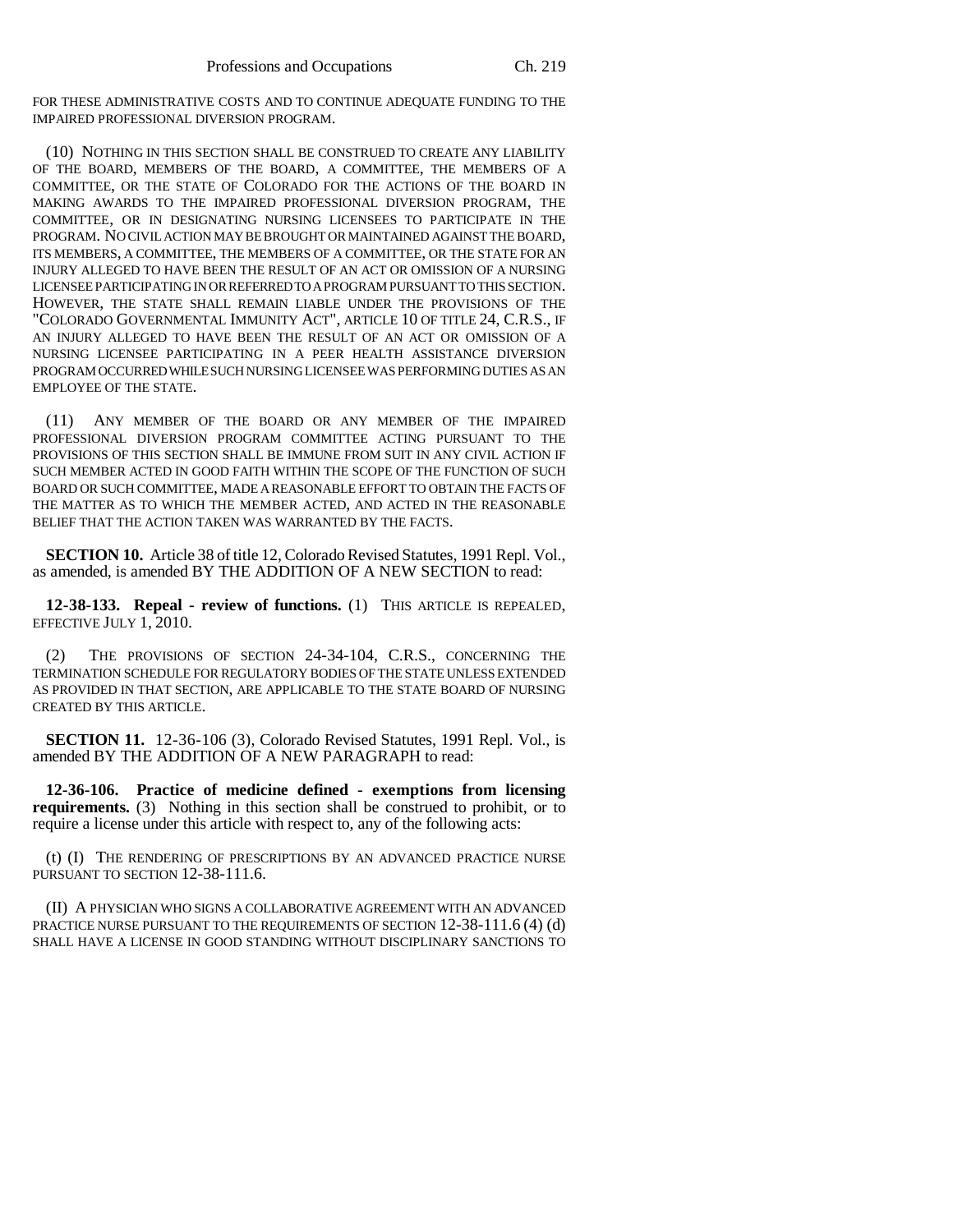PRACTICE MEDICINE IN COLORADO AND AN UNRESTRICTED REGISTRATION BY THE DRUG ENFORCEMENT ADMINISTRATION FOR THE SAME SCHEDULES AS THE COLLABORATING ADVANCED PRACTICE NURSE.

(III) (A) EXCEPT AS PROVIDED IN SUB-SUBPARAGRAPH (C) OF THIS SUBPARAGRAPH (III), A PHYSICIAN MAY NOT ENTER INTO MORE THAN FIVE COLLABORATIVE AGREEMENTS IN ACCORDANCE WITH SECTION 12-38-111.6.

(B) IT IS UNLAWFUL AND A VIOLATION OF THIS ARTICLE FOR ANY PERSON, CORPORATION, OR OTHER ENTITY TO REQUIRE AS A CONDITION OF CONTRACT, EMPLOYMENT, OR COMPENSATION TO EXCEED THE LIMITATION SET PURSUANT TO SUB-SUBPARAGRAPH (A) OF THIS SUBPARAGRAPH (III).

(C) THE BOARD MAY WAIVE THE MAXIMUM NUMBER OF ADVANCED PRACTICE NURSES WITH WHOM A PHYSICIAN MAY SIGN A COLLABORATIVE AGREEMENT FOR A SPECIFIC PHYSICIAN UPON A FINDING THAT QUALITY PATIENT CARE CAN BE MAINTAINED.

**SECTION 12.** Article 36 of title 12, Colorado Revised Statutes, 1991 Repl. Vol., as amended, is amended BY THE ADDITION OF A NEW SECTION to read:

**12-36-106.3. Collaborative agreements with advanced practice nurses.** (1) A PERSON LICENSED PURSUANT TO THE "COLORADO MEDICAL PRACTICE ACT" MAY ENTER INTO A COLLABORATIVE AGREEMENT FOR THE PURPOSES OF PRESCRIPTIVE AUTHORITY BY ADVANCED PRACTICE NURSES PURSUANT TO SECTION 12-38-111.6 (4)  $(d)$  (II).

(2) A COLLABORATIVE AGREEMENT SHALL INCLUDE BUT SHALL NOT BE LIMITED TO:

(a) AN ACKNOWLEDGMENT THAT BOTH THE PHYSICIAN AND THE ADVANCED PRACTICE NURSE ARE RESPONSIBLE FOR THE GENERALLY ACCEPTED STANDARDS OF HEALTH CARE;

(b) A DECLARATION THAT THE INTENT OF THE COLLABORATIVE AGREEMENT IS AN INTEGRATED SYSTEM OF CARE;

(c) THE DUTIES AND RESPONSIBILITIES OF EACH PARTY TO THE COLLABORATIVE AGREEMENT;

(d) AN AGREEMENT BETWEEN THE PARTIES AS TO THE SCOPE OF PRESCRIPTIVE AUTHORITY AS IT RELATES TO THE PATIENT CRITERIA IN SECTION 12-38-111.6 (3) AND THE ACTIVE PRACTICE OF THE COLLABORATING PHYSICIAN; AND

(e) (I) DEFINITIONS OF AND PROVISIONS FOR CONSULTATION, REFERRAL, AND QUALITY ASSURANCE.

(II) FOR PURPOSES OF THIS PARAGRAPH (e), "REFERRAL" OCCURS WHEN THE PATIENT'S PHYSICAL OR MENTAL CONDITION CHANGES, AND SUCH CHANGES ARE NOT CONSISTENT WITH SECTION 12-38-111.6 (3).

(3) A COLLABORATIVE AGREEMENT SHALL BE PERIODICALLY REVIEWED BY THE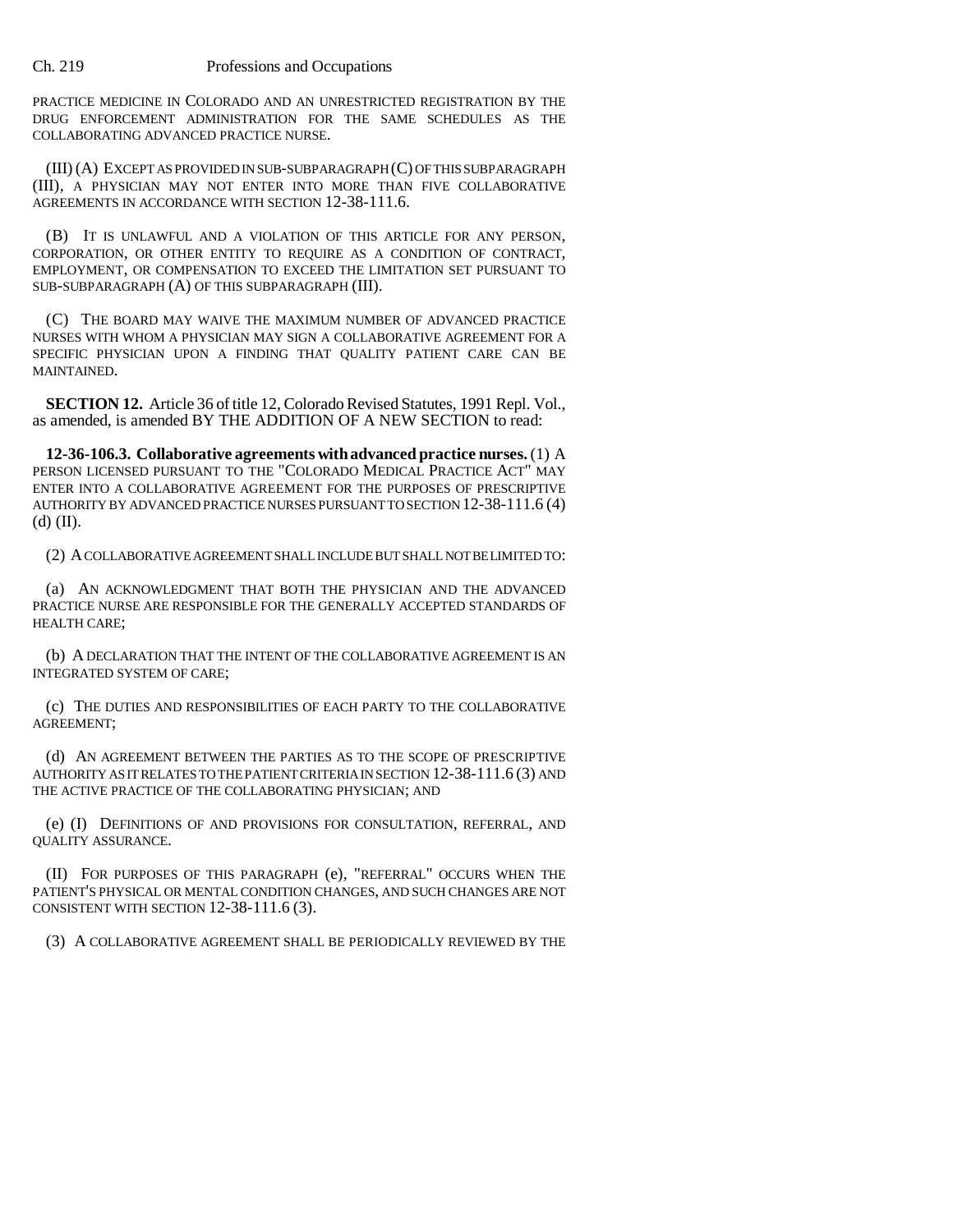PARTIES TO ASSURE CONTINUED COMPLIANCE WITH THIS SECTION AND SECTION 12-38-111.6.

**SECTION 13.** 12-36-117 (1), Colorado Revised Statutes, 1991 Repl. Vol., as amended, is amended BY THE ADDITION OF A NEW PARAGRAPH to read:

**12-36-117. Unprofessional conduct.** (1) "Unprofessional conduct" as used in this article means:

(gg) ENTERING INTO OR CONTINUING A COLLABORATIVE AGREEMENT PURSUANT TO SECTIONS 12-38-111.6 (4) (d) (IV) AND 12-36-106.3 THAT FAILS TO MEET GENERALLY ACCEPTABLE STANDARDS OF MEDICAL PRACTICE.

**SECTION 14.** 12-43-219, Colorado Revised Statutes, 1991 Repl. Vol., is amended to read:

**12-43-219. Article not to restrict other professions.** (1) Nothing in this article shall be construed to prohibit any member of any other profession who is duly licensed or certified pursuant to the laws of this state from rendering service consistent with his OR HER training and professional ethics so long as he THE PROFESSIONAL does not hold himself OR HERSELF out to the public by any title or description to which he SUCH PROFESSIONAL is not entitled pursuant to the provisions of this article.

(2) NO PERSON LICENSED PURSUANT TO ARTICLE 38 OF THIS TITLE 12 SHALL BE SUBJECT TO THE JURISDICTION OF A BOARD CREATED PURSUANT TO THIS ARTICLE TO THE EXTENT SUCH PERSON IS UNDER THE JURISDICTION OF THE STATE BOARD OF NURSING.

**SECTION 15.** 24-34-104 (24) (c), Colorado Revised Statutes, 1988 Repl. Vol., is amended, and the said 24-34-104, as amended, is further amended BY THE ADDITION OF A NEW SUBSECTION, to read:

**24-34-104. General assembly review of regulatory agencies and functions for termination, continuation, or reestablishment.** (24) The following boards in the division of registrations shall terminate on July 1, 1995:

(c) The state board of nursing, created by article 38 of title 12, C.R.S.

(41) THE FOLLOWING AGENCIES, FUNCTIONS, OR BOTH, SHALL TERMINATE ON JULY 1, 2010:

(a) THE FOLLOWING BOARD IN THE DIVISION OF REGISTRATIONS IN THE DEPARTMENT OF REGULATORY AGENCIES:

(I) THE STATE BOARD OF NURSING, CREATED BY ARTICLE 38 OF TITLE 12, C.R.S.

**SECTION 16. Appropriation.** (1) In addition to any other appropriation, there is hereby appropriated, out of any moneys in the division of registrations cash fund not otherwise appropriated, to the department of regulatory agencies, for allocation to the division of registrations, for the fiscal year beginning July 1, 1995, the sum of